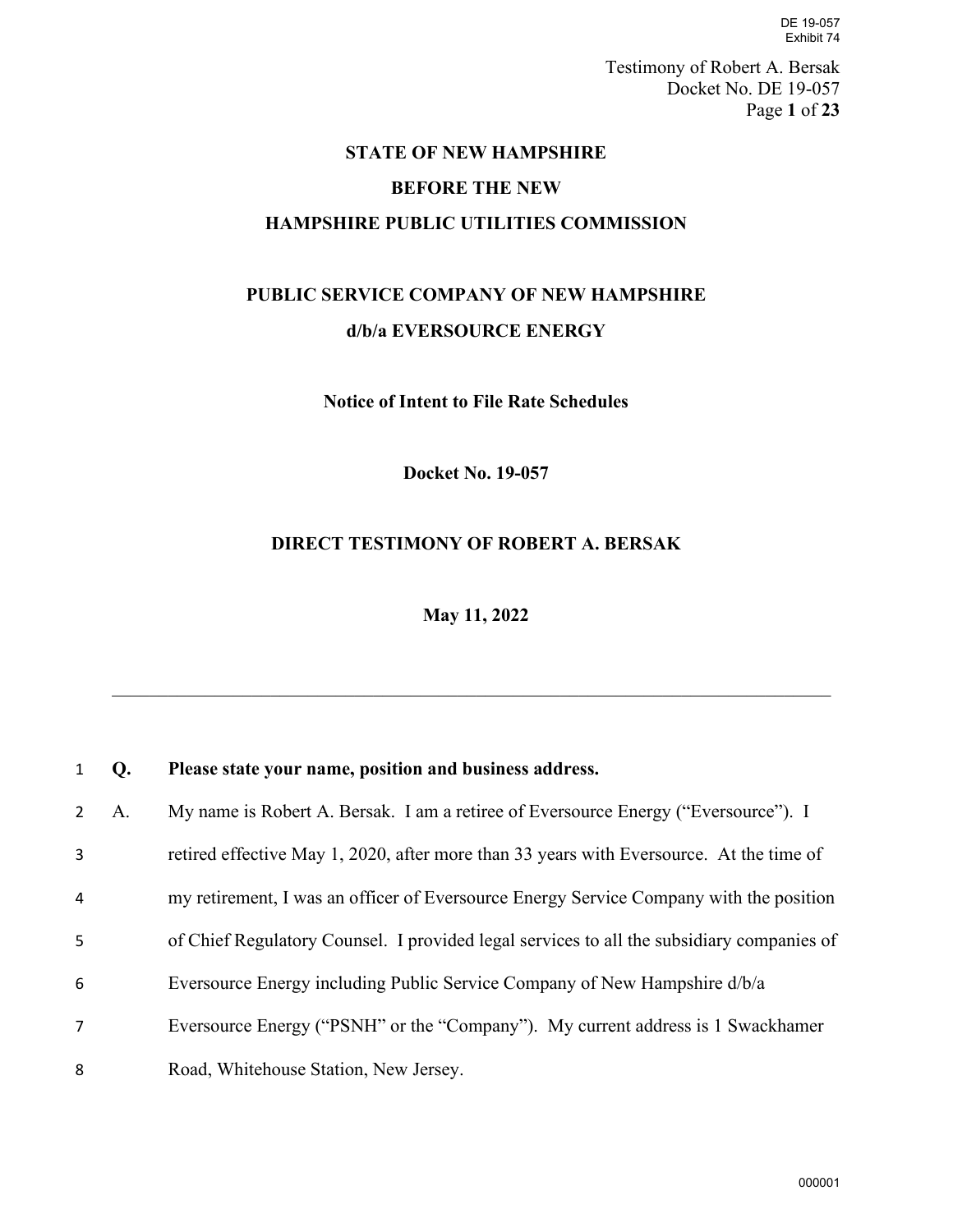Testimony of Robert A. Bersak Docket No. DE 19-057 Page **2** of **23** DE 19-057 Exhibit 74

#### **Q. What were your principal responsibilities in this position?**

- **A.** As Chief Regulatory Counsel, I was responsible for Eversource's legal practice for its operating subsidiaries before the respective state and federal utility regulatory authorities, including the New Hampshire Public Utilities Commission (the "Commission"), the Massachusetts Department of Public Utilities, the Connecticut Public Utilities Regulatory Authority, the Maine Public Utilities Commission, the Vermont Public Utility Commission, and the Federal Energy Regulatory Commission. I had managerial and supervisory authority over Eversource 's state and federal regulatory attorneys located in New Hampshire, Massachusetts, Connecticut, and Washington, DC. **Q. Please summarize your professional and educational background.**  A. I graduated from the University of Colorado at Boulder in 1974 with a Bachelor of Science degree in Engineering. I received a Juris Doctor degree from the University of Cincinnati in 1977. I am admitted to the bars of New Hampshire, Connecticut, Ohio, and New Jersey, as well as the U.S. Court of Appeals for the Armed Forces, the U.S. Court of
- Federal Claims, and the U.S. District Courts for the Southern District of Ohio and the
- District of New Hampshire. I am in retired/inactive status.

17 I was a Judge Advocate for the United States Air Force from 1978 until 2008, when I retired from military service as a Colonel. I began my practice of utility law while stationed at Pease Air Force Base, New Hampshire, beginning in 1981 when I represented the federal executive agencies of the United States before this Commission regarding PSNH and New England Telephone matters. I was selected as one of three Air

Force lawyers to create the Air Force Utility Litigation Team, an office dedicated solely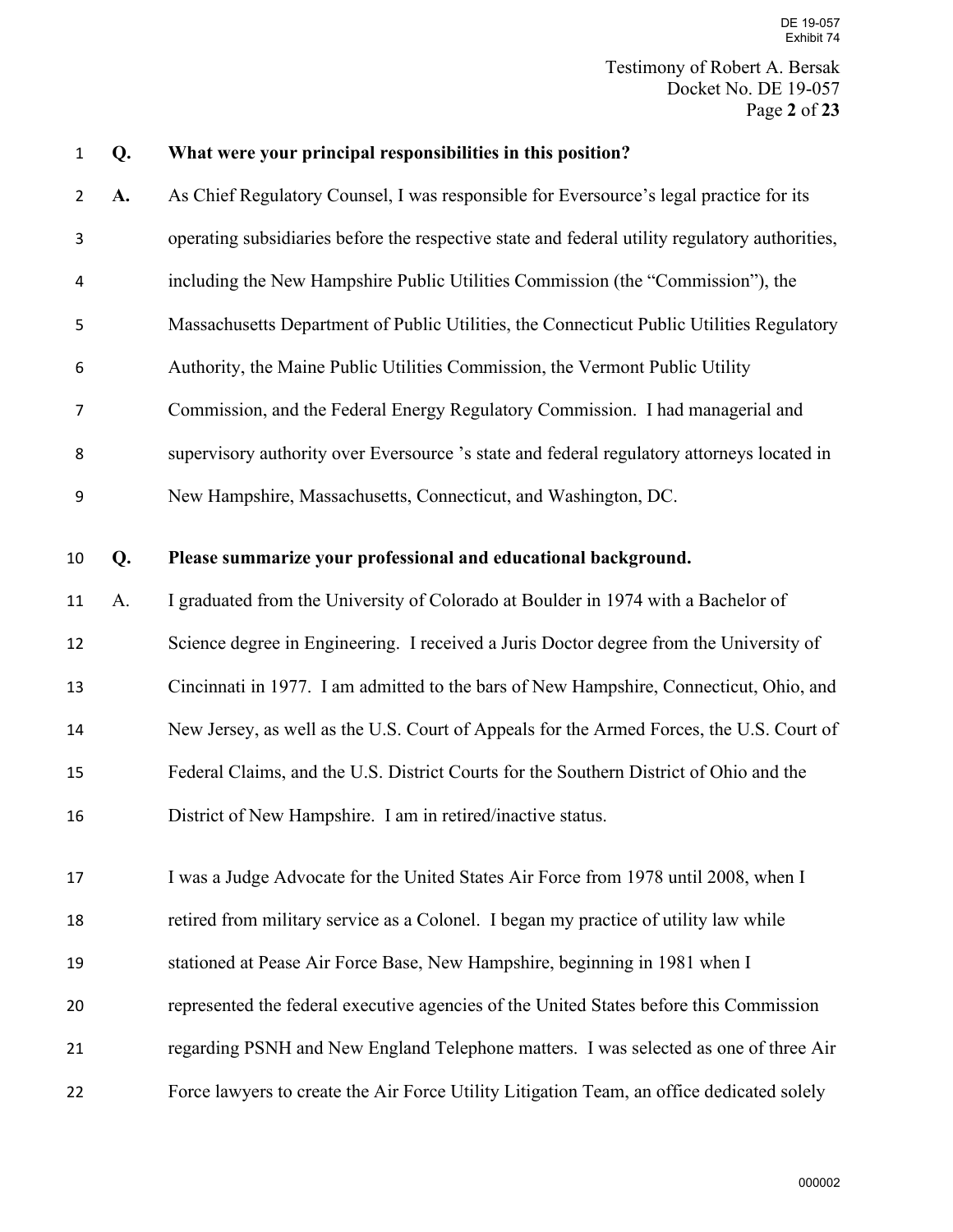| $\mathbf 1$    |    | to the representation of the Air Force and other federal executive agencies before utility  |
|----------------|----|---------------------------------------------------------------------------------------------|
| $\overline{2}$ |    | regulatory agencies nationwide. In that job, I represented the United States before utility |
| 3              |    | regulators and courts in over a dozen states and drafted federal acquisition regulations    |
| 4              |    | governing the procurement of public utility services by all federal agencies.               |
| 5              |    | I began my employment with Northeast Utilities (now Eversource) in 1986 (when I left        |
| 6              |    | active military service and became a member of the U.S. Air Force Reserve). I was part      |
| 7              |    | of the Northeast Utilities due-diligence teams during the 1988 PSNH bankruptcy. I           |
| 8              |    | began working in New Hampshire on behalf of PSNH during the Northeast Utilities             |
| 9              |    | management-services period in 1990.                                                         |
| 10             | Q. | Have you previously testified before the New Hampshire Public Utilities                     |
| 11             |    | <b>Commission or other regulatory bodies?</b>                                               |
| 12             | A. | Yes. I have previously provided testimony to this Commission. I have also testified         |
| 13             |    | before a subcommittee of the U.S. Senate energy committee regarding hydroelectric           |
| 14             |    | project licensing legislation. While in the Air Force, I also provided expert testimony     |
| 15             |    | before a number of courts in the United Kingdom regarding the impact of criminal court      |
| 16             |    | convictions of U.S. airmen on their military careers.                                       |
| 17             | Q. | What is the purpose of your testimony?                                                      |
| 18             | A. | The purpose of this testimony is to discuss and provide factual background as the           |
| 19             |    | Company's Chief Regulatory Counsel regarding the perspective of the Department of           |
| 20             |    | Energy ("DOE") on the timing of the filing of the Company's 2019 distribution rate case,    |
| 21             |    | which was docketed as DE 19-057, and DOE's recommendation that use of outside legal         |
|                |    |                                                                                             |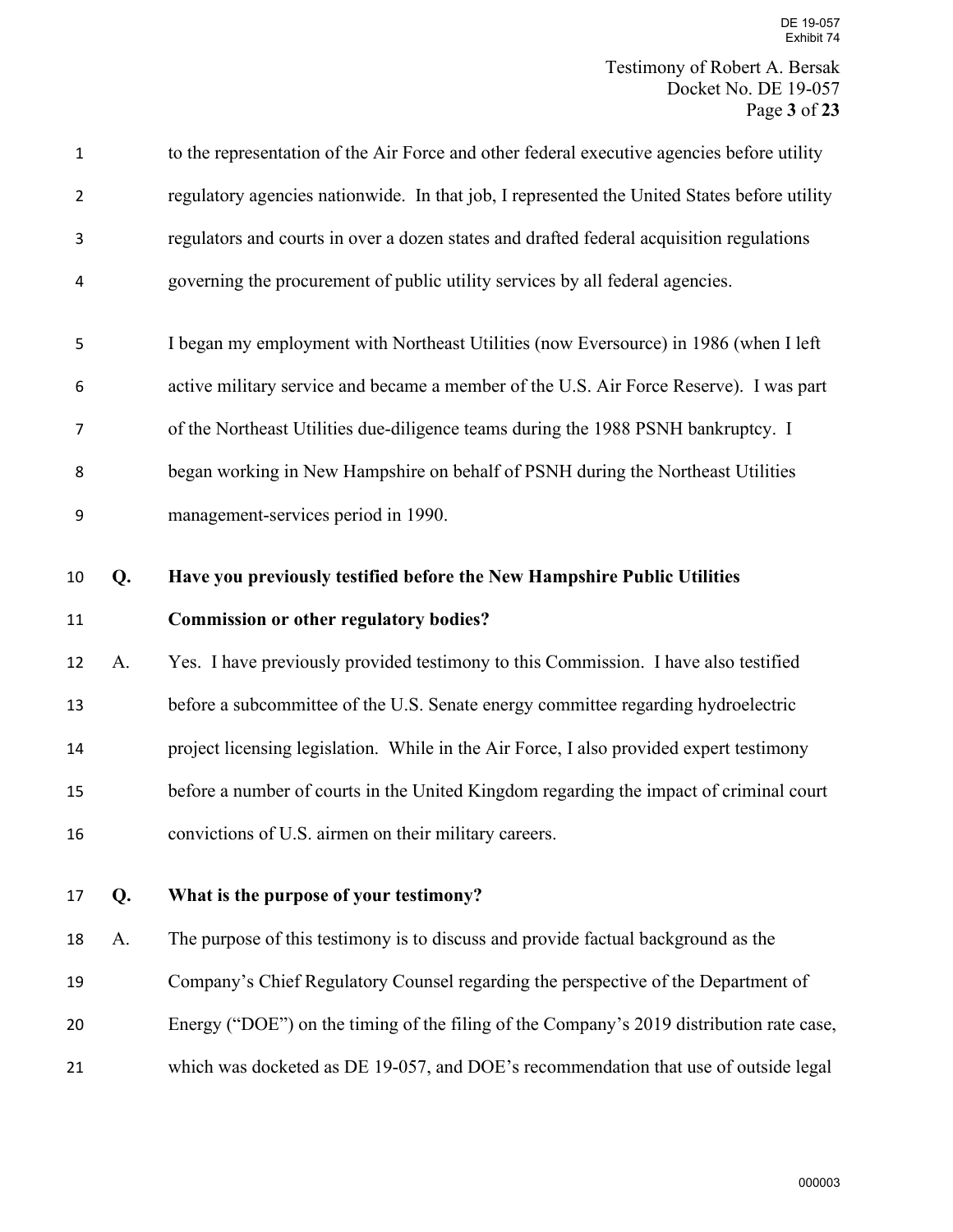| $\mathbf 1$    |    | counsel for that rate review effectively should be deemed imprudent. As all of the          |
|----------------|----|---------------------------------------------------------------------------------------------|
| $\overline{2}$ |    | internal regulatory attorneys at Eversource reported to me either directly or indirectly, I |
| 3              |    | was uniquely aware of their experience, expertise, and availability to assist with the 2019 |
| 4              |    | PSNH distribution rate case.                                                                |
| 5              | Q. | As the Company's Chief Regulatory Counsel, were you aware of the preparations of            |
| 6              |    | the Company's 2019 rate case filing?                                                        |
| 7              | A. | Yes.                                                                                        |
| 8              | Q. | What were the major considerations leading to the filing of this rate case in 2019?         |
| 9              | A. | The timing of filing a rate case is always a function of myriad considerations. The         |
| 10             |    | principal considerations regarding the timing of this particular rate case included prior   |
| 11             |    | settlement restrictions, a substantial change to the Company's overall composition and      |
| 12             |    | organization, including divestiture of the Company's generating business and a              |
| 13             |    | streamlined staffing structure, as well as a growing revenue deficiency.                    |
| 14             | Q. | Please discuss the prior settlement restrictions affecting the filing of the rate case.     |
| 15             | A. | The Company's prior rate case, docketed as DE 09-035, was resolved by a settlement          |
| 16             |    | dated April 30, 2010. As part of that settlement, the Company agreed that, "Except as       |
| 17             |    | provided for specifically under this Settlement Agreement, there will be no other           |
| 18             |    | permanent distribution rate level changes for the five-year period (the term of this        |
| 19             |    | Settlement Agreement) that begins July 1, 2010." The Commission approved the rate           |
| 20             |    | case settlement by Order No. 25,123 dated June 28, 2010. Hence, PSNH general                |
| 21             |    | distribution rates would not be subject to change through July 2015.                        |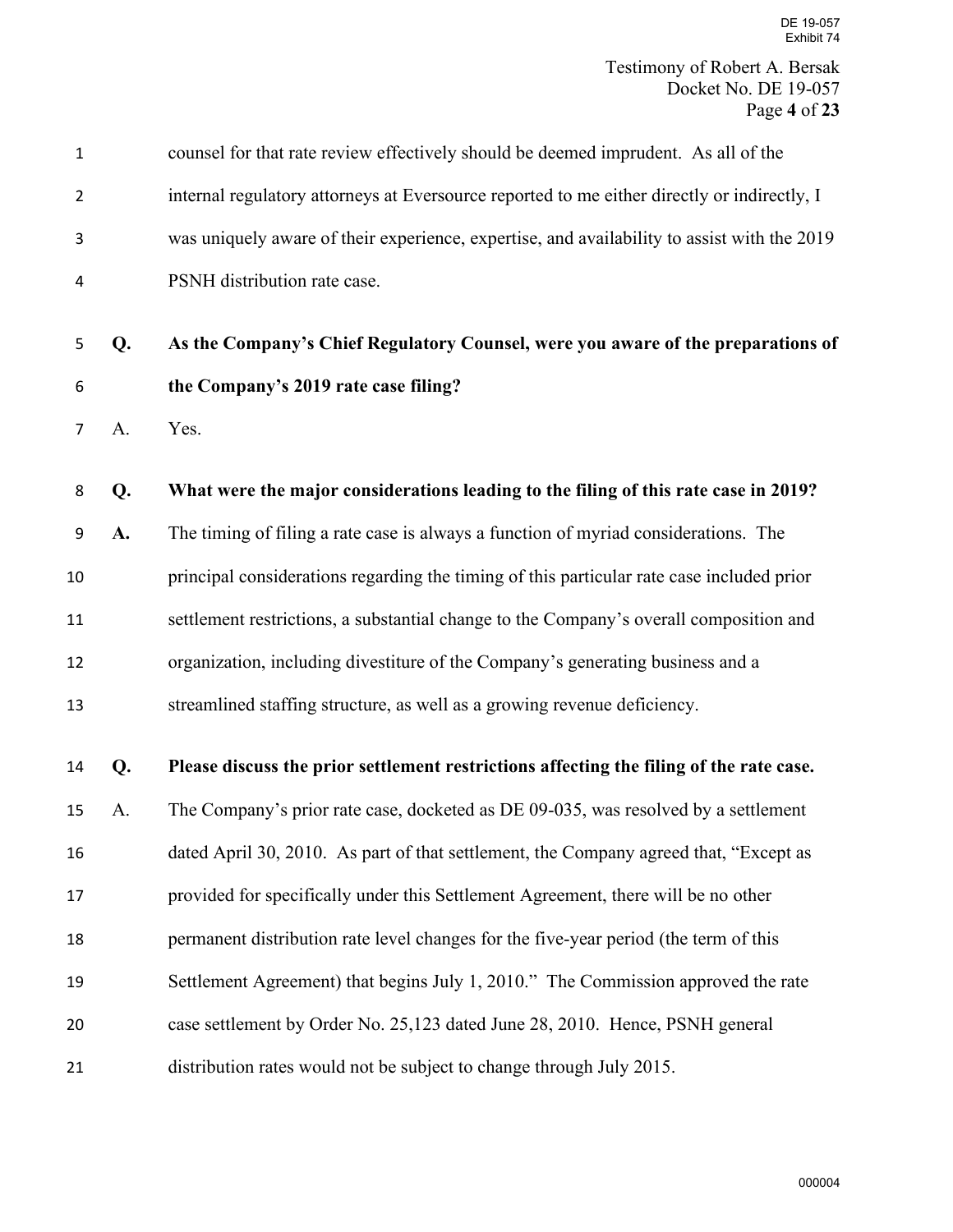| $\mathbf 1$    |    | This rate change stay-out period was later extended until July 1, 2017 as a result of a       |
|----------------|----|-----------------------------------------------------------------------------------------------|
| $\overline{2}$ |    | subsequent settlement. In 2015, the Company entered into the "2015 Public Service"            |
| 3              |    | Company of New Hampshire Restructuring and Rate Stabilization Agreement," filed               |
| 4              |    | with the Commission on June 10, 2015 ("2015 Settlement Agreement"). The 2015                  |
| 5              |    | Settlement Agreement included an additional two-year general distribution rate stay-out       |
| 6              |    | agreement. The Commission approved the 2015 Settlement Agreement in its Order No.             |
| $\overline{7}$ |    | 25,920 issued on July 1, 2016 in Docket Nos. DE 11-250 and DE 14-238.                         |
| 8              | Q. | What was the substantial change to the Company's composition and organization                 |
| 9              |    | that you referred to?                                                                         |
| 10             | A. | The substantial change to the Company's overall composition and organization that I was       |
| 11             |    | referring to was the elimination of the Company's generation business due to the              |
| 12             |    | divestiture of its electric generating facilities.                                            |
| 13             |    | Prior to that divestiture, PSNH had operations focusing on three distinct operating           |
| 14             |    | segments; distribution, transmission, and generation (" $D, T, \& G$ "). With the divestiture |
| 15             |    | of the generation segment of the Company certain costs that were allocated among the          |
| 16             |    | distribution and transmission segments of the business would change, in that they would       |
| 17             |    | either be re-cast, or re-allocated. Hence, a consideration in the timing of the 2019 rate     |
| 18             |    | case was to await the completion of the sale of all the Company's generating facilities in    |
| 19             |    | order to expeditiously examine to what extent such a sale would impact the distribution       |
| 20             |    | business cost of service. As the divestiture of the Company's generating assets was not       |
| 21             |    | completed until the closing on the sale of the Company's hydroelectric generation             |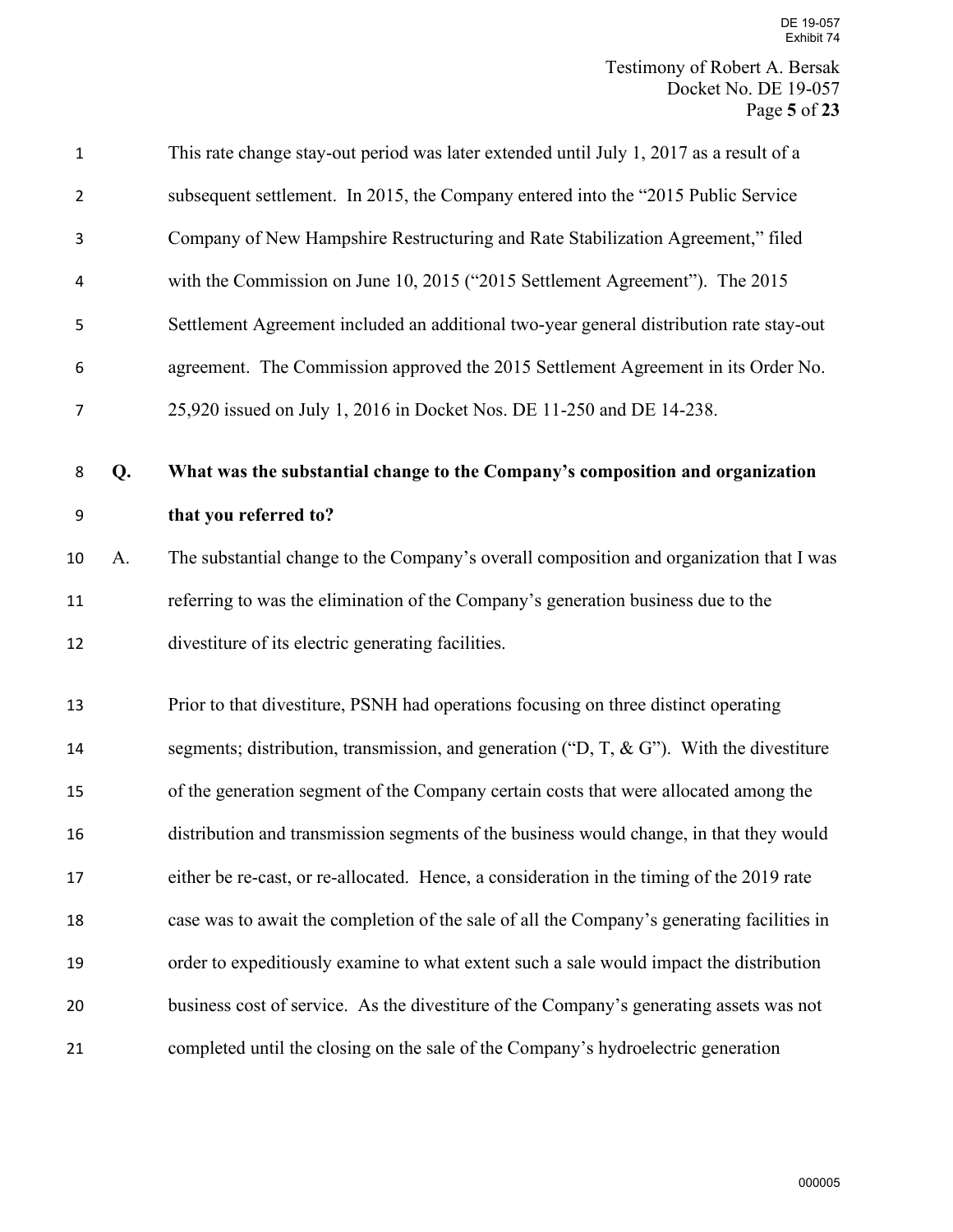| $\mathbf 1$    |    | facilities on August 27, 2018, the rate case process was delayed until then. The initial     |
|----------------|----|----------------------------------------------------------------------------------------------|
| $\overline{2}$ |    | rate case filing for establishment of temporary rates was therefore made in early 2019.      |
| 3              |    |                                                                                              |
| 4              | Q. | You mentioned a growing revenue deficiency, would you please discuss that                    |
| 5              |    | circumstance?                                                                                |
| 6              | A. | Yes. Some settling parties to the 2015 Settlement Agreement estimated that as a result of    |
| 7              |    | the Company's agreement to delay a general rate proceeding an additional two years the       |
| 8              |    | Company's shareholders would bear a revenue deficiency of approximately \$70 million.        |
| 9              |    | (See "Testimony of Senators Jeb Bradley and Dan Feltes," Docket Nos. DE 11-250 and           |
| 10             |    | DE 14-238, July 10, 2015, at page 14.) The additional delay in filing a rate case created    |
| 11             |    | further avoided rate increases for customers as the Company was not earning a                |
| 12             |    | reasonable rate of return. The rate deficiencies were discussed in detail in the testimonies |
| 13             |    | of the Company's witnesses filed as part of Docket DE 19-057.                                |
| 14             | Q. | What did the DOE say about the Company's timing of the rate case filing?                     |
| 15             | A. | At page 16 of the Audit report, DOE asserts that "the Company determines the frequency       |
|                |    |                                                                                              |
| 16             |    | of rate cases, therefore the significant amount of time since the previous rate case is the  |
| 17             |    | result of decisions made by the Company. The selection of 2018 as a test year, with the      |
| 18             |    | sale of the Generation side of the business also complicated what could have been a more     |
| 19             |    | streamlined rate proceeding, had that year not been chosen."                                 |
| 20             | Q. | Do you agree with DOE's criticism of the rate proceeding timing?                             |
|                |    |                                                                                              |
| 21             | A. | No, I do not. The timing of this rate proceeding was a function of the settlement            |

obligations discussed previously in this testimony and the impacts of the state-mandated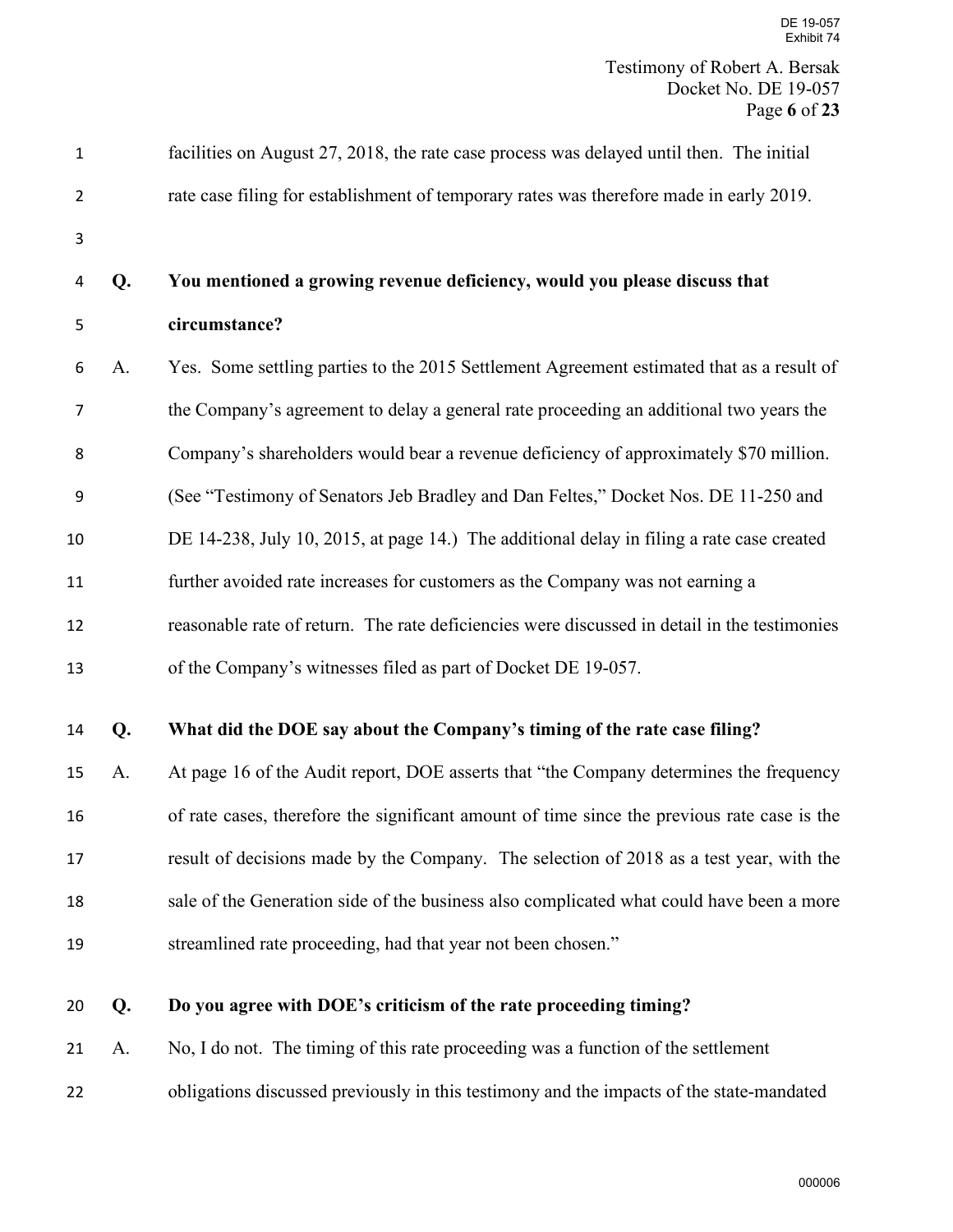Testimony of Robert A. Bersak Docket No. DE 19-057 Page **7** of **23**

| $\mathbf{1}$   | generation divestiture process. DOE's suggestion that a utility should be denied recovery   |
|----------------|---------------------------------------------------------------------------------------------|
| $\overline{2}$ | of rate-case expenses because of the complexity of the test year is factually incorrect and |
| 3              | off-base. Even if the Company had been able to select an earlier test year, there is no     |
| 4              | evidence that such test year would have been "simpler," and recovery of rate case           |
| 5              | expenses is not predicated on the alleged simplicity of the test year for the rate case.    |
| 6              | As I noted earlier, the Company in two settlement agreements had agreed to delay the        |
| $\overline{7}$ | filing of a general distribution rate proceeding, in Docket Nos. DE 09-035 and DE 14-       |
| 8              | 238, for years 2010-2015 and 2015-2017, respectively. Both filing delays were               |
| 9              | supported by all parties to each settlement agreement, and both settlement agreements       |
| 10             | were approved by the Commission. DOE does not say whether the filing should have            |
| 11             | been made sooner or later, but either alternative would have had its own set of             |
| 12             | complexities and both would have had attendant disadvantages. An earlier filing-had         |
| 13             | the Company been allowed to make one—would have imposed rate increases on                   |
| 14             | customers that they were able to avoid, and would have resulted in a rate case being        |
| 15             | conducted at the same time that generation divestiture was in process. This would have      |
| 16             | put added pressure on both the Commission and the Company due to the complexity and         |
| 17             | workload of the divestiture process. Also, a later filing would have exacerbated the        |
| 18             | revenue deficiency.                                                                         |
| 19             | Most important, waiting until a later date would not have made more internal legal          |
| 20             | resources available to handle the proceeding, as the New Hampshire legal department had     |

been restructured after generation divestiture to staff only the number of attorneys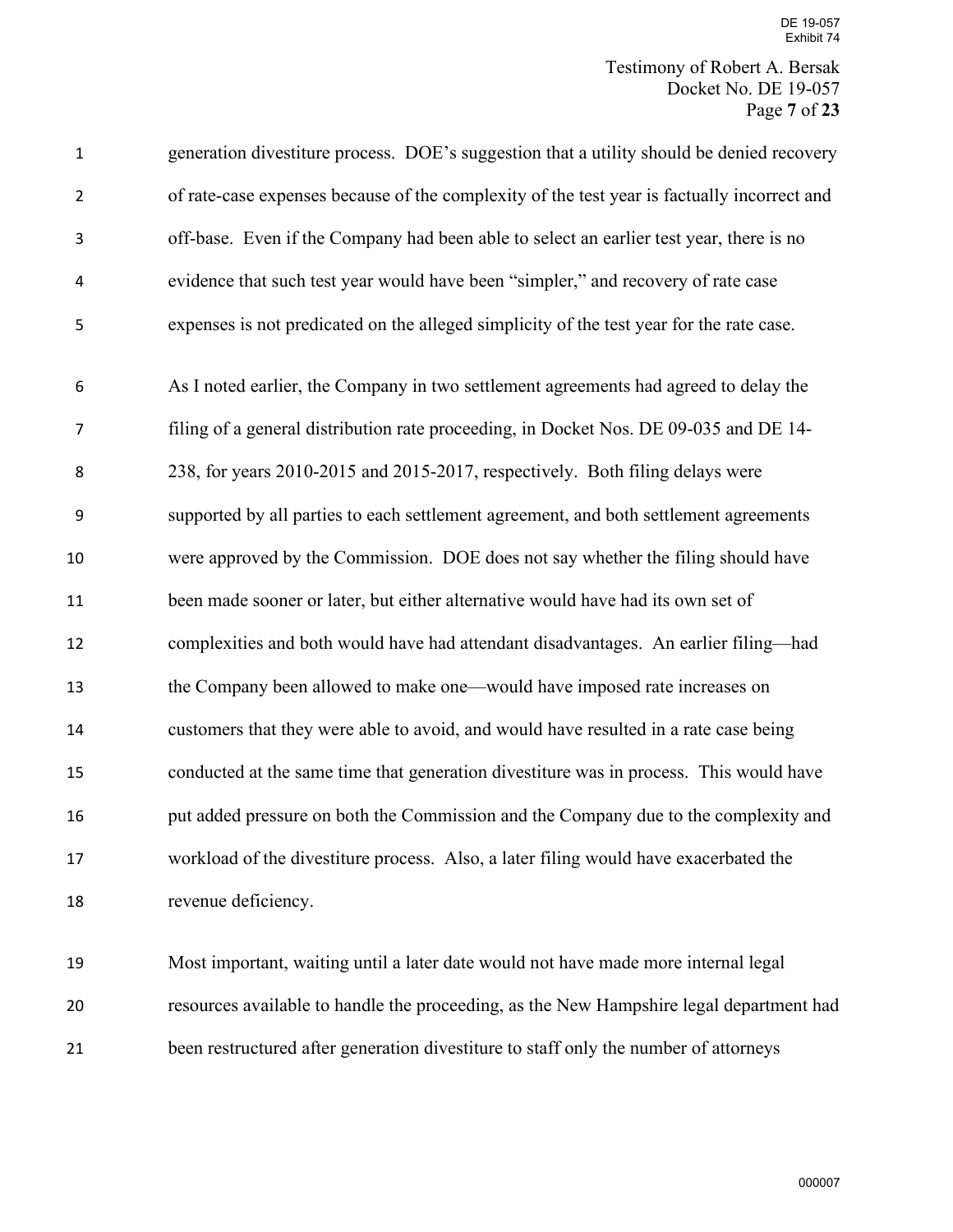sufficient to manage the ordinary day-to-day regulatory workload, that being two regulatory attorneys.

DOE's claim that "the sale of the Generation side of the business also complicated what could have been a more streamlined rate proceeding" ignores the causal link between the sale of generation and the need to file the rate case, namely, the need to re-allocate administrative and overhead costs because of the impacts of generation divestiture, as I have discussed above.

Lastly, the Audit (at page 10, and similarly on page 17) also notes, "the PUC does not decide when utilities file petitions for changes in rates… ." This observation was made to explain why it was reasonable for the Commission to engage outside counsel for this rate proceeding due to workload at the time. However, the Company is constantly presented with the issue of uncontrollable circumstances impacting the availability and workload of in-house staff, and the same was true in this instance. From state or federal legislative actions, to actions by sister agencies, to litigation, to the timing of dockets initiated by the Commission, the Company is subject to numerous factors outside of its control that determine staff availability to work on certain matters. Ultimately, timing is secondary to the fact that PSNH staffs its legal department at all times only to handle the typical regulatory workload for PSNH and Aquarion Water Company of New Hampshire; it was not staffed for rate cases, which require a significant level of effort, attention and time, and do not occur on an annual, bi-annual or even tri-annual basis. Customers benefit from this structure because there are less costs to cover on an annual basis. But, for the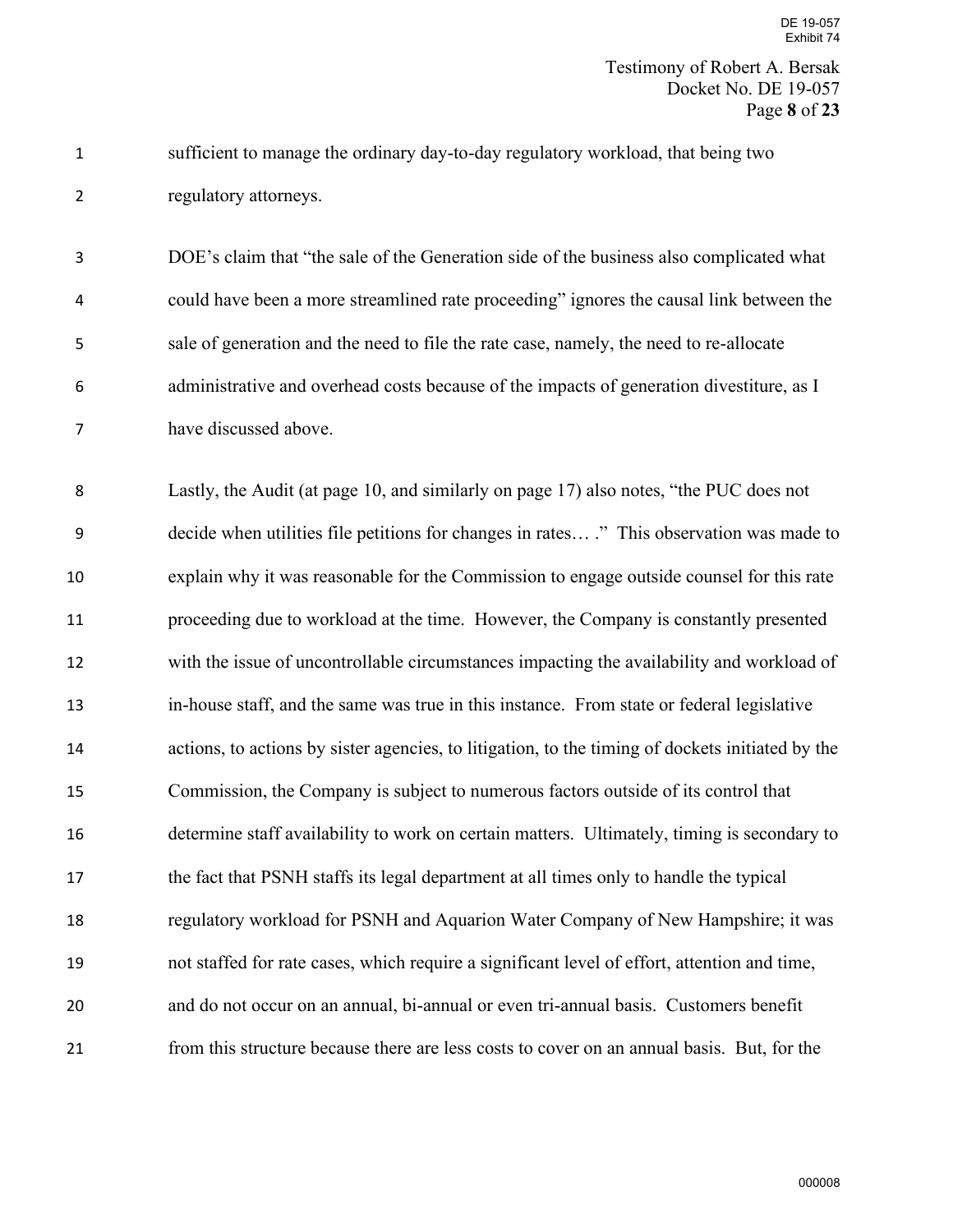Page **9** of **23**

| $\mathbf{1}$            |    | Company, it means that there was not in-house legal staff with sufficient availability to       |
|-------------------------|----|-------------------------------------------------------------------------------------------------|
| $\overline{2}$          |    | cover the magnitude of a rate case in addition to all other matters facing the Company.         |
| 3                       | Q. | You stated earlier that DOE has recommended that use of outside legal counsel for               |
| $\overline{\mathbf{4}}$ |    | the rate case effectively should be deemed imprudent. Where is that                             |
| 5                       |    | recommendation found?                                                                           |
| 6                       | A. | This recommendation is found in the DOE Final Audit of rate case expenses, dated                |
| $\overline{7}$          |    | March 30, 2021 (the "Audit"), which is attached to the DOE memo asking that the                 |
| 8                       |    | Commission adopt the Audit's recommendations and filed in this docket on August 26,             |
| 9                       |    | 2021 (the "DOE Recommendation"). The Audit recommends 100% disallowance of                      |
| 10                      |    | Keegan Werlin outside counsel expenses. The basis for this recommendation is Puc                |
| 11                      |    | 1907.01(a), which excludes "expenses for matters handled by service providers that are          |
| 12                      |    | typically performed by utility management and staff of the utility, based on their              |
| 13                      |    | experience, expertise, and <i>availability</i> " (emphasis added). The Audit found that "all of |
| 14                      |    | the legal tasks performed by outside counsel for the rate case (e.g. preparing, reviewing,      |
| 15                      |    | legal filings, editing data responses, updating discovery logs, compiling materials,            |
| 16                      |    | internal meetings, testimony, hearings, etc.) should have been carried out by the               |
| 17                      |    | Company's internal legal staff ." Audit at 5.                                                   |

**Q. Do you agree with that recommendation?**

A. No, I do not.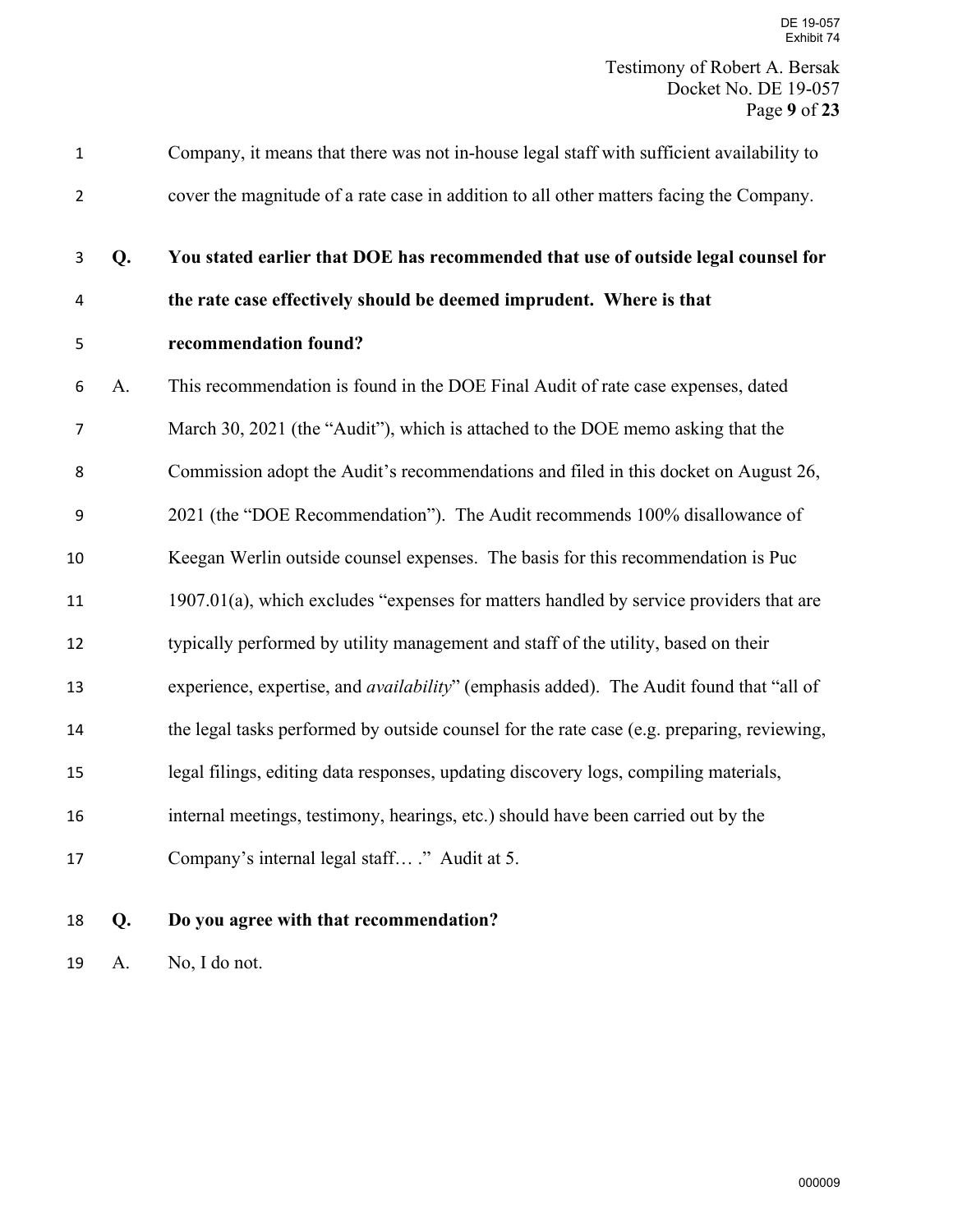**Q. Why?** 

A. The Company did not have the internal legal resources available to staff the 2019 rate case proceeding. Therefore, the use of outside legal counsel was necessary, and Puc 1907.01(a) does not apply, as it requires that utility staff be available.

The Audit's claim that all of the rate case legal work should have been carried out by the Company's internal legal staff seems to be based in part upon the response provided by the Company that states, among other things, that "Eversource Energy has approximately 35 in-house attorneys currently providing legal services to each of the nine operating companies in Connecticut, Massachusetts and New Hampshire, as well as the Eversource 10 parent, service company, transmission business, and various unregulated subsidiaries. ... At present, there are 3 attorneys based in New Hampshire who work primarily on matters for PSNH and Aquarion Water Company of New Hampshire." Audit at 5.

#### **Q. Please provide further details regarding the need for use of outside legal counsel.**

 A. As I stated earlier, during the time of the generation divestiture process and the time leading up to the 2019 rate case filing, I was the Company's Chief Regulatory Counsel. It was largely my responsibility to ensure that all of Eversource's regulatory proceedings had adequate legal resources.

 I was aware that the rate case in question would await the completion of the sale of the Company's electric generating facilities. At the time leading up to the sale of the Company's thermal (coal, gas, oil, and biomass fueled) generating resources in January of 2018, there were four Eversource attorneys based in Manchester. Upon the sale of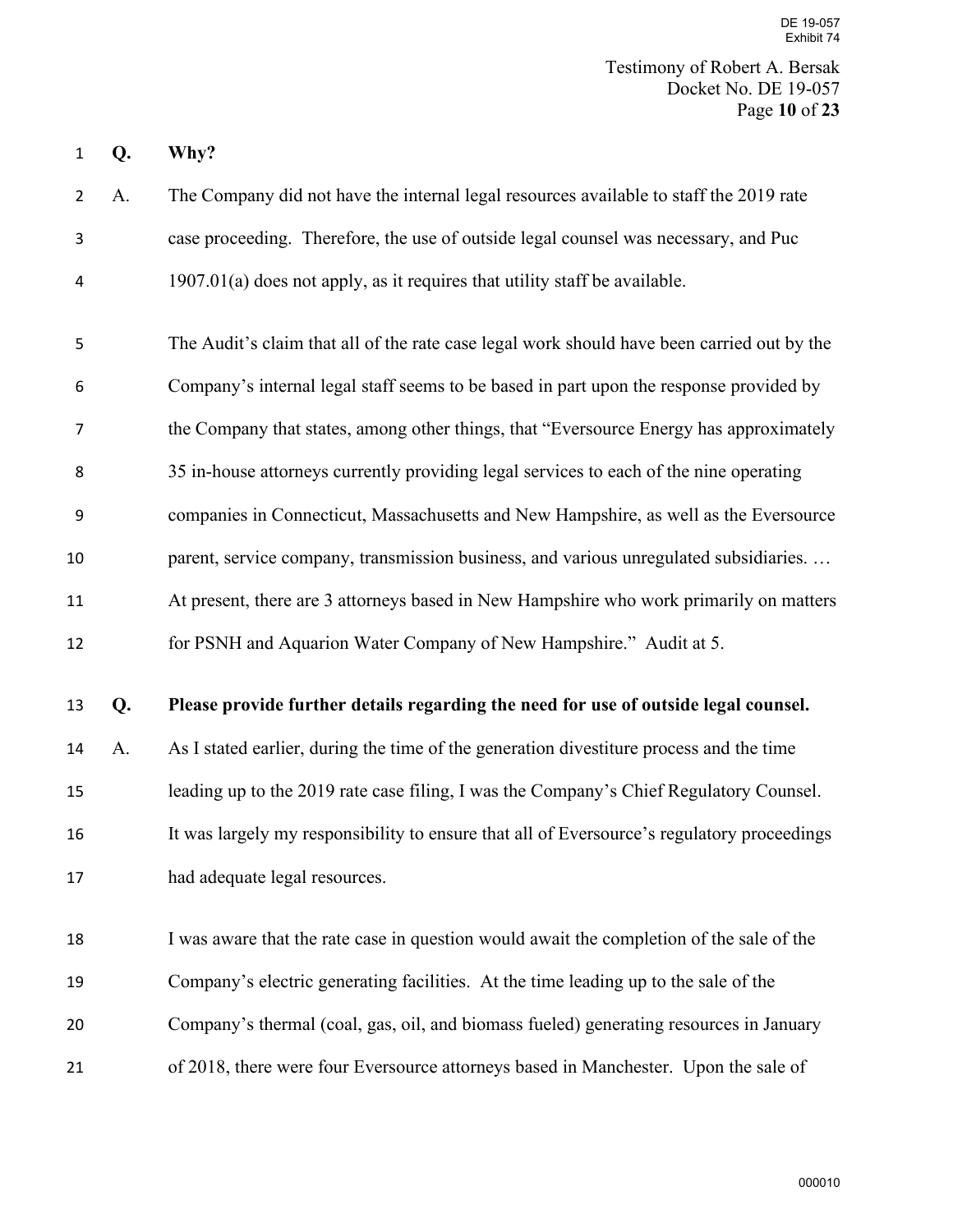| $\mathbf 1$    |    | those thermal generating resources, one lawyer's position was eliminated as her duties      |
|----------------|----|---------------------------------------------------------------------------------------------|
| $\overline{2}$ |    | primarily related to generation environmental matters. That left three Company lawyers      |
| 3              |    | once the sale of the thermal generating facilities was complete—two regulatory attorneys    |
| 4              |    | including myself, and one real estate attorney. In late 2018, I was informed that the real  |
| 5              |    | estate attorney would be retiring in May 2019. His practice included all of the             |
| 6              |    | Company's New Hampshire real estate matters, as well as general litigation of               |
| 7              |    | miscellaneous district/circuit court claims. Until an experienced replacement could be      |
| 8              |    | found, I would be taking on all of this retiring attorney's work.                           |
|                |    |                                                                                             |
| 9              |    | Lastly, at the time the rate case was being prepared and when the decision to hire outside  |
| 10             |    | counsel was made, I was aware I intended to retire in the near future, likely during the    |
| 11             |    | pendency of the proceeding, and in fact I retired in April 2020.                            |
|                |    |                                                                                             |
| 12             | Q. | Did Audit staff have adequate information to make the determination that                    |
| 13             |    | Eversource had legal resources with the necessary experience, expertise, and                |
| 14             |    | availability to handle the rate proceeding?                                                 |
|                |    |                                                                                             |
| 15             | A. | No. As I just indicated, at or near the initiation of the rate case, I was aware that there |
| 16             |    | were not internal legal resources with the necessary "experience, expertise, and            |
| 17             |    | availability" (per Rule Puc 1907.01 (a)) necessary to support a full distribution rate case |
| 18             |    | in New Hampshire that was likely to last over a year from start-to-finish, and in fact      |
| 19             |    | lasted 18 months, not including the case preparation time leading up to its initial filing. |
| 20             |    | DOE assumes with no supporting evidence that, because Eversource had approximately          |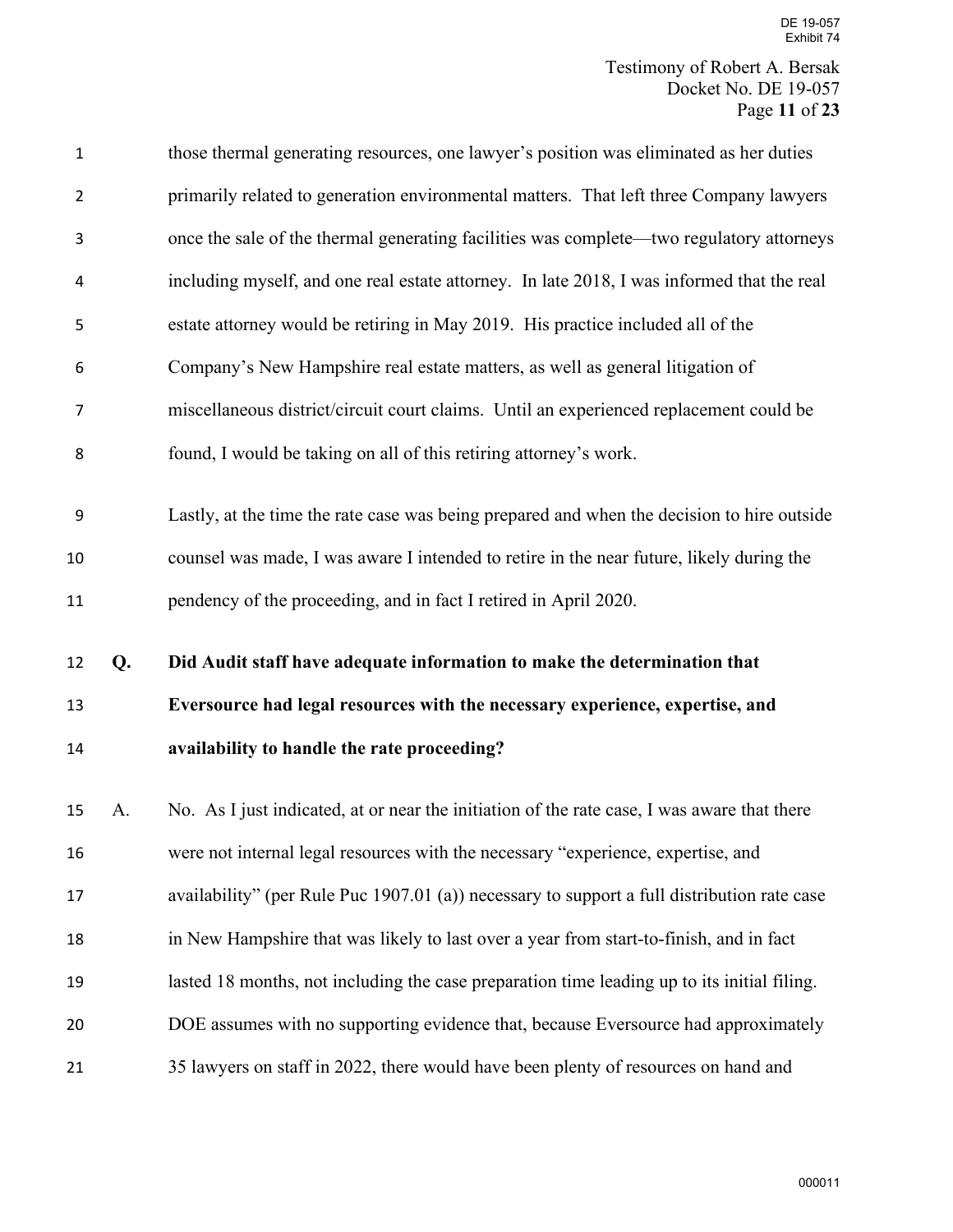Testimony of Robert A. Bersak Docket No. DE 19-057 Page **12** of **23**

available at the time of the rate case with the necessary experience and expertise to participate as counsel in a comprehensive distribution rate proceeding, but this assumption is incorrect.

As for the "35 in-house attorneys" at Eversource relied upon by the Audit to substantiate the availability of internal resources, at the time of the filing of this rate proceeding, only four were engaged in state regulatory proceedings, all of them were located in Berlin, Connecticut, and all four of them were in my chain-of-command as Chief Regulatory Counsel. Thus, I was familiar with their workload, expertise, and availability. Those four attorneys were responsible for conducting all Connecticut regulatory matters for The Connecticut Light and Power Company, Yankee Gas Service Company, and Aquarion Water Company before the Connecticut Public Utilities Regulatory Authority. Due to the workload in Connecticut at the time the PSNH rate case was to be prepared and set for hearing, none of the four Eversource Connecticut-based regulatory lawyers had the necessary availability to assist in New Hampshire. In fact, outside lawyers were already assisting in Connecticut at that time due to the regulatory workload in that state. None of the other in-house lawyers at Eversource had the experience or expertise necessary to conduct a utility distribution rate case, which are the requirements in addition to availability required to meet the exception for cost recovery under Puc 1907.01(a). In the Audit, DOE relies upon an ambiguity in the Company's response to the question of how many lawyers the Company had in New Hampshire. The Company's response

matters for PSNH and Aquarion Water Company of New Hampshire." Although that

stated, "At present, there are 3 attorneys based in New Hampshire who work primarily on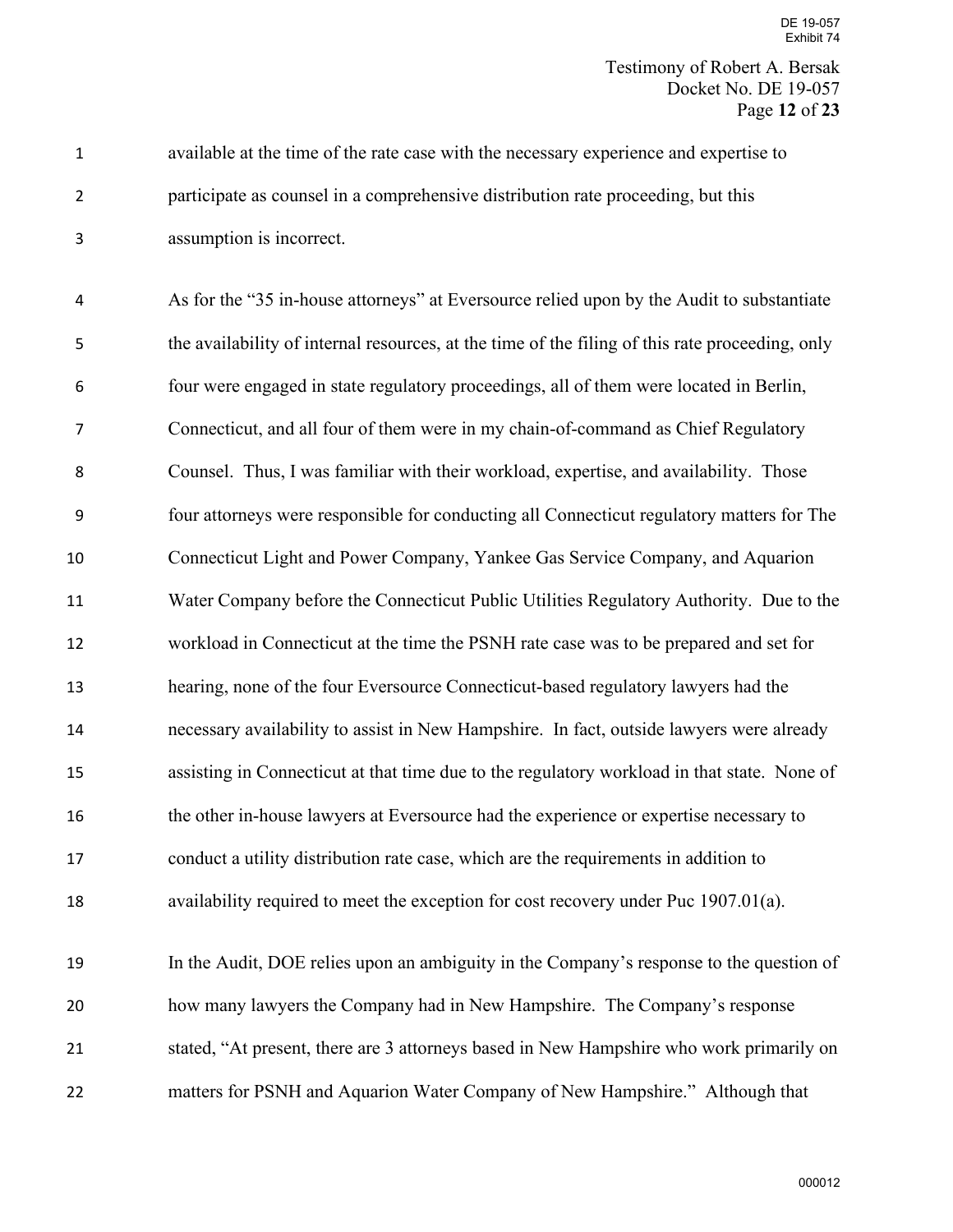Testimony of Robert A. Bersak Docket No. DE 19-057 Page **13** of **23**

| $\mathbf 1$    | response was correct when answered, (i.e., "At present,"), prior to the filing of this rate |
|----------------|---------------------------------------------------------------------------------------------|
| $\overline{2}$ | proceeding I was aware that there were would be only two internal Eversource lawyers in     |
| 3              | New Hampshire for several months of the rate case pendency. One of those lawyer's           |
| 4              | (Attorney Matthew Fossum) full-time responsibility was handling proceedings before this     |
| 5              | Commission, and he would indeed be (and was) actively involved in the rate case.            |
| 6              | The second of the two New Hampshire-based lawyers was me. In addition to my general         |
| $\overline{7}$ | managerial responsibilities for overseeing Eversource's legal regulatory needs in multiple  |
| 8              | jurisdictions, there were many remaining generation divestiture matters I had to deal       |
| 9              | with. I was also handling legal regulatory matters for Aquarion Water Company in New        |
| 10             | Hampshire upon Eversource's acquisition of that company. And, as I noted earlier, I         |
| 11             | took on the handling of New Hampshire real estate and district/circuit court litigation     |
| 12             | upon the Spring 2019 retirement of the Company's real estate attorney.                      |
| 13             | Knowing that the New Hampshire legal department was not sufficiently staffed to             |
| 14             | provide the necessary legal resources to handle the upcoming rate proceeding entirely in    |
| 15             | house, I determined that the use of outside legal counsel would be necessary. As a result,  |
| 16             | per the requirements of Puc Rule 1904.02 (b)(5), I initiated a request for proposals        |
| 17             | ("RFP") process to select outside legal counsel that had the availability, experience, and  |
| 18             | quality capabilities to assist in a general rate case process at the lowest cost. The RFP   |
| 19             | process resulted in the selection of the law firm of Keegan Werlin to assist Eversource's   |
| 20             | internal lawyer with the 2019 rate case process. This RFP process was discussed in the      |
| 21             | Audit at page 2.                                                                            |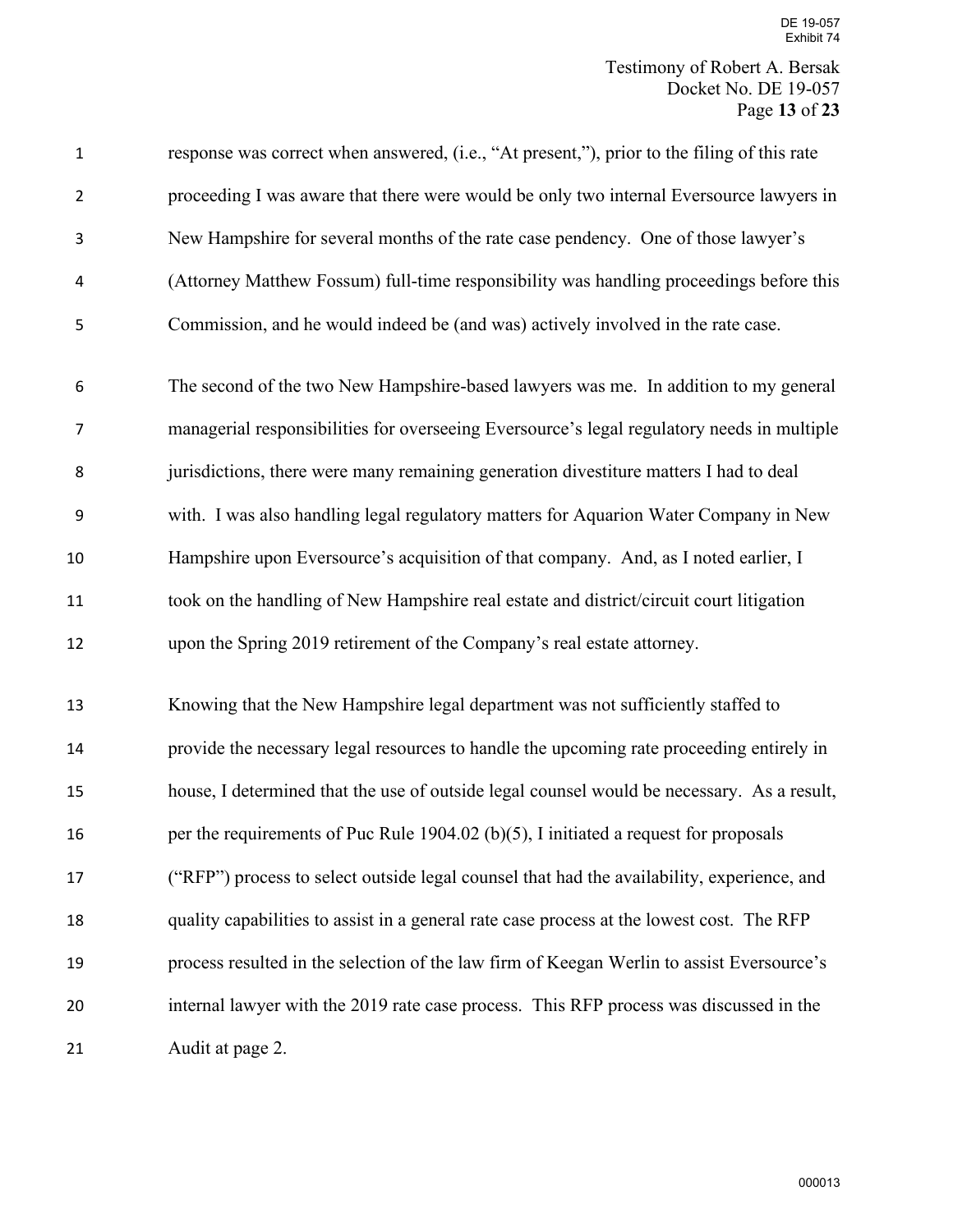| $\mathbf{1}$   | Q. | Why were you not available to assist on the rate case?                                   |  |  |
|----------------|----|------------------------------------------------------------------------------------------|--|--|
| $\overline{2}$ |    | As the rate case was being prepared and as it was proceeding during 2019 and up to my    |  |  |
| 3              |    | retirement in early 2020, I was responsible for the following matters (and likely others |  |  |
| 4              |    | that have escaped my mind):                                                              |  |  |
| 5              |    | Various real estate related filings before this Commission, including:                   |  |  |
| 6              |    | DE 18-178 - Request for a License for Overhead Crossings of the Lovell and<br>$\circ$    |  |  |
| 7              |    | <b>Bearcamp Rivers</b>                                                                   |  |  |
| 8              |    | DA 19-004 - Petition for License to Construct and Maintain Electric Lines<br>$\circ$     |  |  |
| 9              |    | Over and Across Dudley Brook in the Town of Brentwood                                    |  |  |
| 10             |    | DA 19-007 - Petition for License to Construct and Maintain Electric Lines<br>$\circ$     |  |  |
| 11             |    | Over and Across the Exeter River in the Town of Chester                                  |  |  |
| 12             |    | DA 19-008 - Petition for License to Construct and Maintain Electric Lines<br>$\circ$     |  |  |
| 13             |    | Over and Across the Exeter River in the Town of Danville                                 |  |  |
| 14             |    | DE 19-028 - Petition for Licenses to Construct and Maintain Electric Lines<br>$\circ$    |  |  |
| 15             |    | Over and Across the Merrimack River in Merrimack and Litchfield and Land                 |  |  |
| 16             |    | Owned by the State in Litchfield                                                         |  |  |
| 17             |    | DE 19-078 - Petition for a License to Construct and Maintain Electric Lines              |  |  |
| 18             |    | Over and Across the Lamprey River in the Town of Deerfield                               |  |  |
| 19             |    | DE 10-094 - Petition for Licenses to Construct and Maintain Electric Lines<br>$\circ$    |  |  |
| 20             |    | Over and Across the Squamscott River in the Towns of Stratham and Exeter                 |  |  |
| 21             |    | and Over and Across Land Owned by the State of New Hampshire in the                      |  |  |
| 22             |    | Town of Sandown                                                                          |  |  |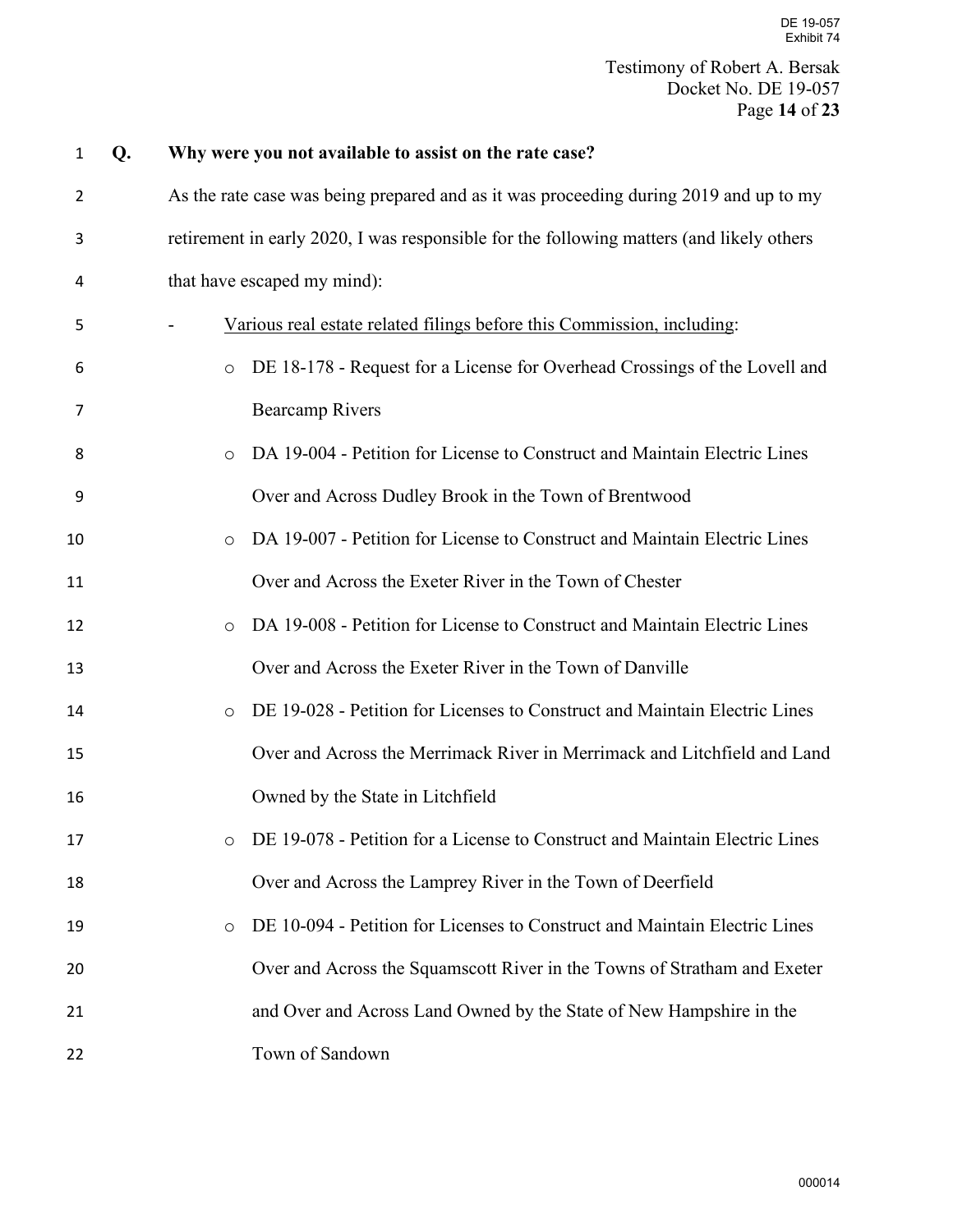| 1  | $\circ$ | DE 19-095 - Petition for License to Construct and Maintain Electric Lines |
|----|---------|---------------------------------------------------------------------------|
| 2  |         | Over and Across the Squamscott River in the Towns of Stratham and Exeter  |
| 3  | $\circ$ | DE 19-097 - Petition for License to Construct and Maintain Electric Lines |
| 4  |         | Over and Across the Lamprey River in the Town of Deerfield                |
| 5  | $\circ$ | DE 19-099 - Petition for License to Construct and Maintain Electric Lines |
| 6  |         | Over and Across Ashuelot River and Across Land Owned by the State of New  |
| 7  |         | Hampshire in Winchester                                                   |
| 8  | $\circ$ | DE 19-110 - Petition for License to Construct and Maintain Electric Lines |
| 9  |         | Over and Across Land owned by The State of New Hampshire in Fitzwilliam   |
| 10 | $\circ$ | DE 19-113 - Petition for License to Construct and Maintain Electric Lines |
| 11 |         | Over and Across Land Owned by the State of New Hampshire in Mason and     |
| 12 |         | Greenville                                                                |
| 13 | $\circ$ | DE 19-115 - Petition for License to Construct and Maintain Electric Lines |
| 14 |         | Over and Across the Souhegan River and Land Owned by the State of New     |
| 15 |         | Hampshire in Greenville                                                   |
| 16 | $\circ$ | DE 19-134 - Petition for License to Construct and Maintain Electric Lines |
| 17 |         | Over and Across Franklin Pierce Lake in the Town of Antrim                |
| 18 | $\circ$ | DE 19-146 - Petition for License to Construct and Maintain Electric Lines |
| 19 |         | Over and Across Baboosic Brook in the Town of Merrimack                   |
| 20 | $\circ$ | DE 19-148 - Petition for License to Construct and Maintain Electric Lines |
| 21 |         | Over and Across Merrimack River in Bedford and Manchester and Across      |
| 22 |         | Land Owned by State of New Hampshire in Bedford                           |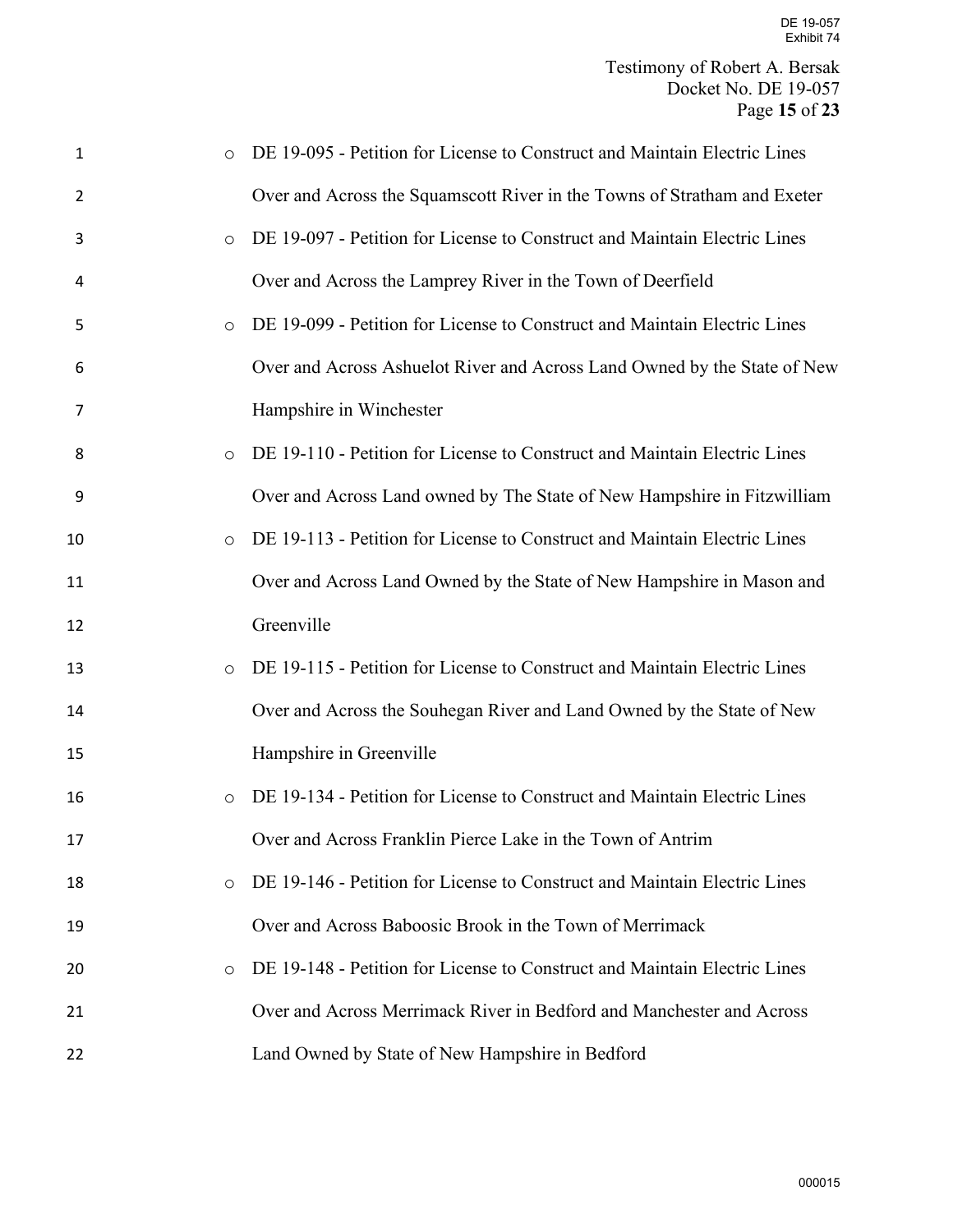| 1  | DE 19-149 - Petition for License to Construct and Maintain Electric Lines<br>$\circ$ |
|----|--------------------------------------------------------------------------------------|
| 2  | Over and Across North Branch River and Steels Pond and Land Owned by                 |
| 3  | State of New Hampshire in Hillsborough and Antrim                                    |
| 4  | DE 19-157 - Petition for License to Construct and Maintain Electric Lines<br>$\circ$ |
| 5  | Over and Across Lands Owned by the State of New Hampshire in Winchester              |
| 6  | and Swanzey                                                                          |
| 7  | DE 19-165 - Petition for Amended Licenses to Replace Shield Wire Over and<br>$\circ$ |
| 8  | Across the Pemigewasset River and Winnisquam Lake in Franklin and                    |
| 9  | Belmont                                                                              |
| 10 | Other real estate matters not involving Commission filings.                          |
| 11 | District/Circuit court proceedings.                                                  |
| 12 | Remaining generation divestiture matters                                             |
| 13 | Thermal generation divestiture open items:<br>$\circ$                                |
| 14 | Conservation Law Foundation/Sierra Club lawsuit in U.S. District<br>п                |
| 15 | Court alleging violations of the EPA's NPDES permit for Merrimack                    |
| 16 | Station under the Clean Water Act. (Maximum exposure to Eversource                   |
| 17 | for that lawsuit was over \$340 million in civil penalties plus litigation           |
| 18 | costs. With my participation in this matter, the plaintiffs ultimately               |
| 19 | dismissed the Company from this litigation.)                                         |
| 20 | NHDES permitting for an abandoned Mobil oil pipeline at the Schiller<br>п            |
| 21 | Station facility                                                                     |
| 22 | Campus load metering/billing issue for Merrimack Station                             |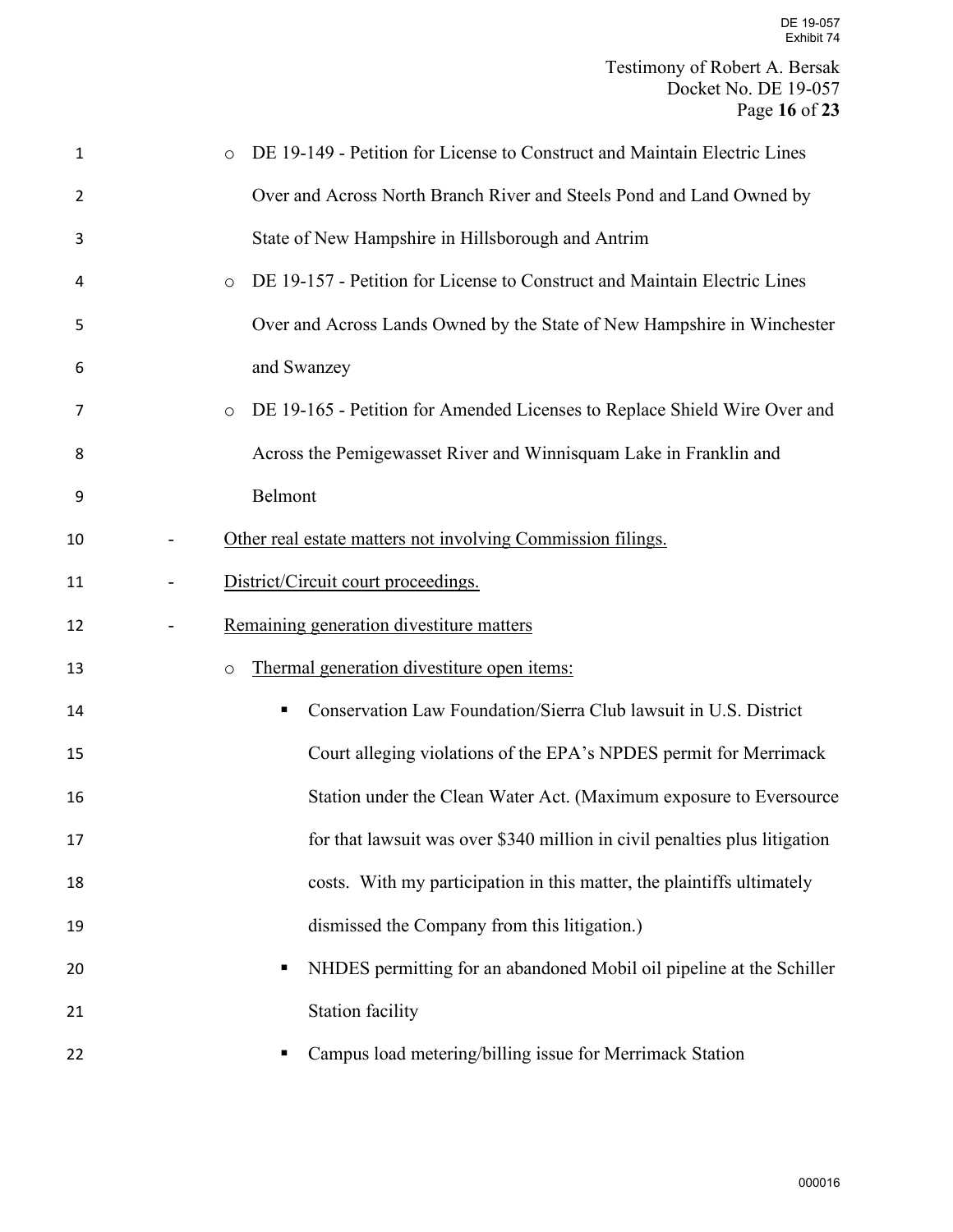| $\mathbf{1}$ | Payment disputes relating to a shipment of Ammonia to Merrimack                           |
|--------------|-------------------------------------------------------------------------------------------|
| 2            | Station                                                                                   |
| 3            | Disestablishment of the Virtual Data Room supporting divestiture and                      |
| 4            | the information contained therein.                                                        |
| 5            | Completion of the mercury removal project at Schiller Station                             |
| 6            | On-going property tax appeals in various thermal generation towns                         |
| 7            | Substation access agreements                                                              |
| 8            | Preparation by Buyer & Seller of IRS Form 8594, "Asset Acquisition                        |
| 9            | Statement," allocating the purchase price amongst the various assets                      |
| 10           | sold.                                                                                     |
| 11           | Hydro Divestiture open items:<br>$\circ$                                                  |
| 12           | 2018 headwater benefits payments to U.S. Government                                       |
| 13           | Repair/replace draft tube at Hooksett Hydro                                               |
| 14           | Replacement of breakers and switching equipment at Amoskeag                               |
| 15           | Hydro                                                                                     |
| 16           | Preparation of corrective deeds based upon property tax issues arising                    |
| 17           | in several municipalities                                                                 |
| 18           | On-going property tax appeals in various hydro towns                                      |
| 19           | Preparation by Buyer & Seller of IRS Form 8594, "Asset Acquisition                        |
| 20           | Statement," allocating the purchase price amongst the various assets                      |
| 21           | sold.                                                                                     |
| 22           | Preparation of the Commission filing for the final audit of generation-related<br>$\circ$ |
| 23           | costs (which was ultimately docketed as DE 20-005).                                       |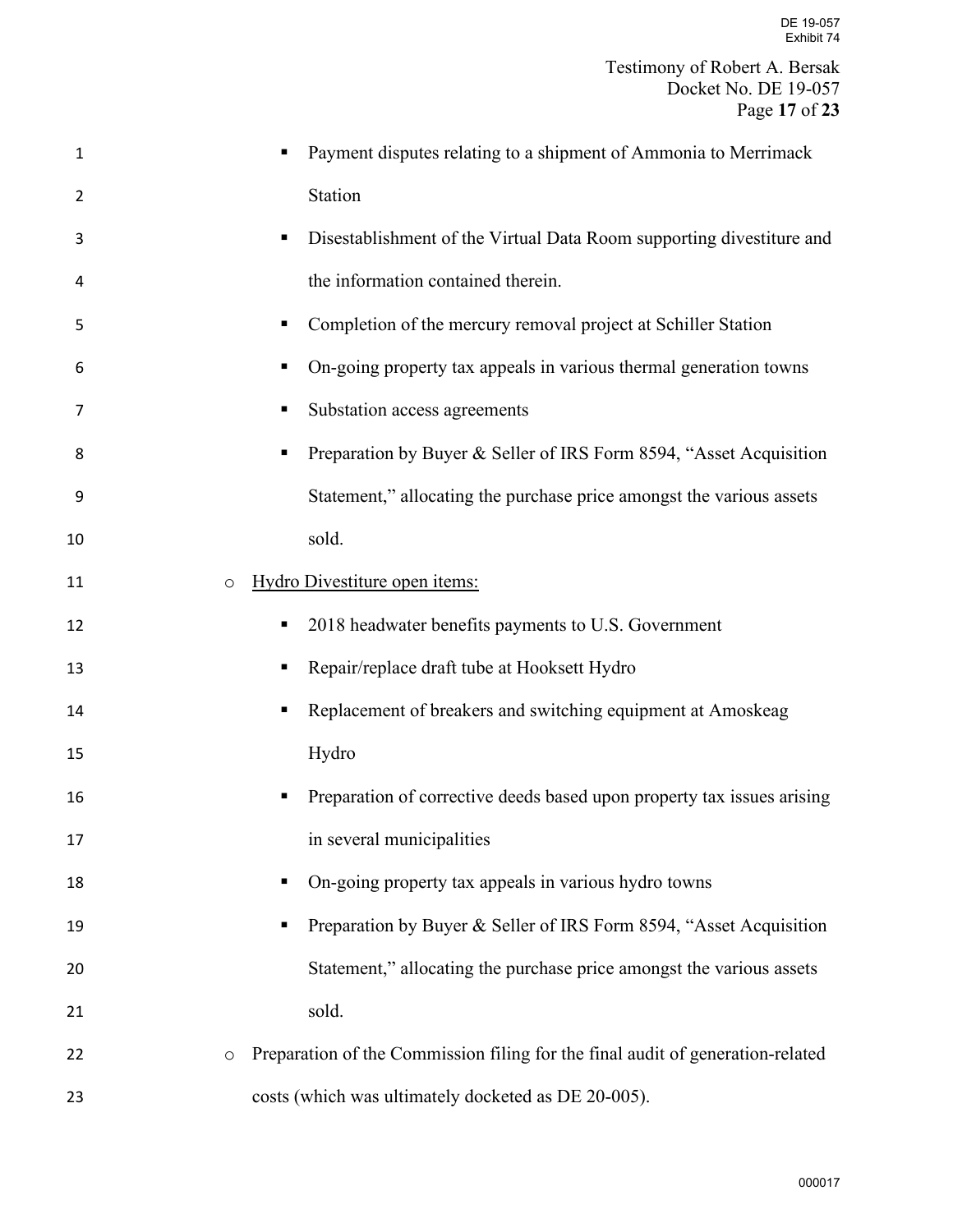| 1              |         | Independent Power Producer (IPP) and PURPA Qualifying Facility (QF) matters:  |
|----------------|---------|-------------------------------------------------------------------------------|
| $\overline{2}$ | $\circ$ | Handling 2018 N.H. Laws, Chapter 379, "AN ACT relative to the use of          |
| 3              |         | renewable generation to provide fuel diversity." This included substantial    |
| 4              |         | preliminary legal work leading up to Docket No. DE 18-002 - Eversource        |
| 5              |         | Energy - 2018 Energy Service Solicitation (Eversource Energy Petition for     |
| 6              |         | Commission Review of responses pursuant to RSA Chapter 362-H as Enacted       |
| 7              |         | by Senate Bill 365), a proceeding before FERC docketed as EL19-10, and an     |
| 8              |         | appeal to the New Hampshire Supreme Court.                                    |
| 9              | $\circ$ | Handling 2018 N.H. Laws, Chapter 340, "AN ACT requiring the public            |
| 10             |         | utilities commission to revise its order affecting the Burgess BioPower plant |
| 11             |         | in Berlin." This work included substantial negotiations between Eversource    |
| 12             |         | and Burgess, and led to Commission Docket No. DE 19-142 - Public Service      |
| 13             |         | Company of New Hampshire d/b/a Eversource Energy - Rate Recovery of           |
| 14             |         | Costs in Excess of the Cumulative Reduction Cap Under the Power Purchase      |
| 15             |         | Agreement with Berlin Station, LLC                                            |
| 16             |         | A PSNH financing:                                                             |
| 17             | O       | Commission Docket No. DE 19-045 - Petition for Approval of Financing          |
| 18             |         | (\$300,000,000 Mortgage Financing)                                            |
| 19             | $\circ$ | Vermont Public Service Board Docket No. 19-0697-PET, "Public Service          |
| 20             |         | Company of New Hampshire request for consent to issue up to \$300 million     |
| 21             |         | in long-term debt and to mortgage its property."                              |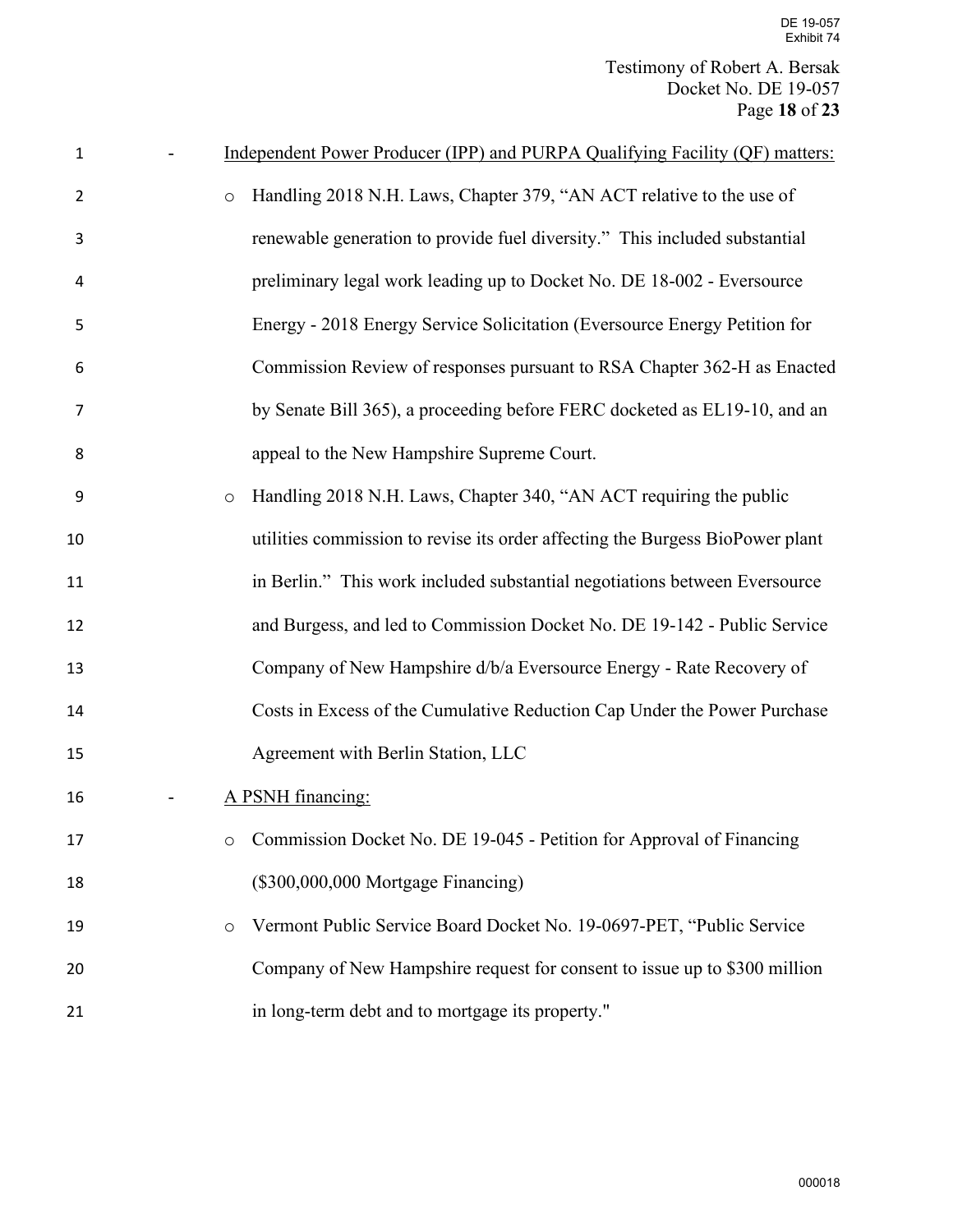| $\mathbf{1}$   | <b>Aquarion Water Company matters:</b>                                                      |
|----------------|---------------------------------------------------------------------------------------------|
| $\overline{2}$ | Commission Docket No. DW 19-065 - Town of Hampton - Complaint by<br>$\circ$                 |
| 3              | Town of Hampton Against Aquarion Water Company. This docket also led to                     |
| 4              | an appeal to the New Hampshire Supreme Court.                                               |
| 5              | Commission Docket No. DA 19-079 - Eversource Energy - Affiliate Service<br>$\circ$          |
| 6              | Agreement Between Eversource Energy Service Company and Aquarion                            |
| 7              | Water Company                                                                               |
| 8              | Provision of emergency service to Wiggin Way customers and long-term<br>$\circ$             |
| 9              | acquisition of that service area per order of the NHDES, including negotiation              |
| 10             | of a purchase and sale agreement with the homeowners' association and                       |
| 11             | discussion of tax issues created by the enactment of the Tax Cut and Jobs Act               |
| 12             | of 2017 (Public Law 115-97) by Congress.                                                    |
| 13             |                                                                                             |
| 14             | DOE's suggestion that I had the time to take on responsibilities for the 2019 rate case was |
| 15             | made without their knowing what matters I already had on my plate and without               |
| 16             | consideration of my impending April 2020 retirement. I could not reasonably take on the     |
| 17             | rate case process without adversely impacting all the other matters I was responsible for.  |
| 18             | Nor was it reasonable to engage outside counsel to take on the many and varied issues I     |
| 19             | was dealing with just to free me up to do something else.                                   |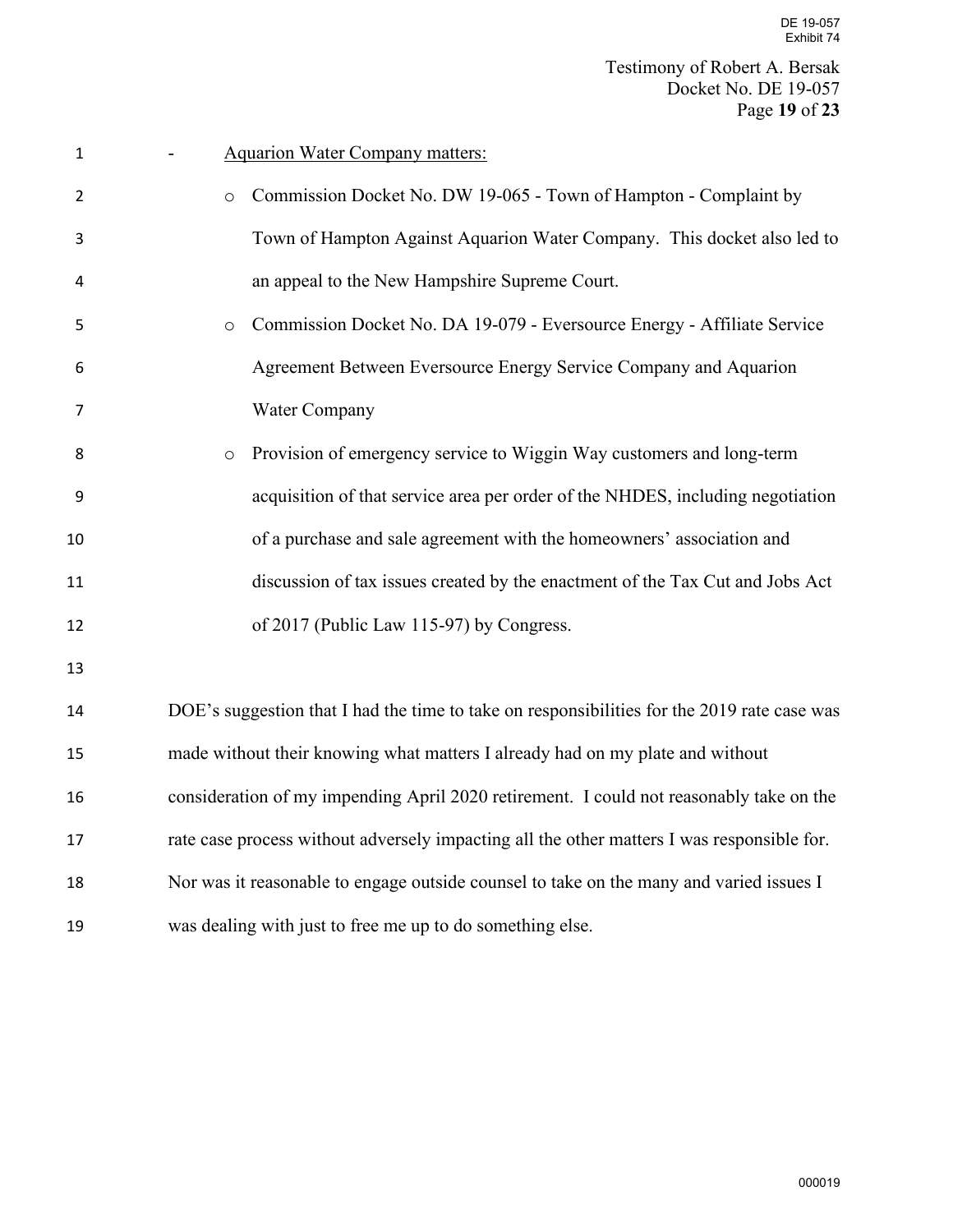# **Q. In several places, the Audit report notes that the Company did not use outside counsel during the previous rate case filed in 2009. Is that fact relevant to this case that was filed a decade later?**

A. No, that fact is not relevant, other than for the proposition that when the Company had internal legal resources available the Company used those resources during rate cases to avoid the use of outside counsel. It is true that the Company did not engage outside counsel for the 2009 rate case docketed as DE 09-035. The lawyers for that case were the Company's Gerald Eaton and me. (Likewise in the rate proceeding prior to that, in 2006, docketed as DE 06-028, Attorney Eaton and I also represented the Company without use of outside counsel. And in the case prior to that, filed in 2003 and docketed as DE 03- 200, Attorney Eaton and I again were the Company's legal counsel. And the same for the rate proceeding before that, filed in 1997 and docketed as DR 97-059—Attorney Eaton and I represented the Company.) But in the ten years between the 2009 and 2019 rate cases there were significant changes in the availability of internal lawyers who could handle this rate proceeding. In 2009, the Company had six lawyers in its Manchester office; for the 2019 case, the office was staffed much differently by design, with just two regulatory attorneys and one real estate attorney, sufficient to cover the average workload now that generation divestiture was complete.

 Even the Audit itself explicitly states that how the Company handled the 2009 rate case was not relevant—at page 17, the Audit notes, "Audit referenced previous PSNH rate proceedings and the lack of the use of external legal counsel, *for informational purposes*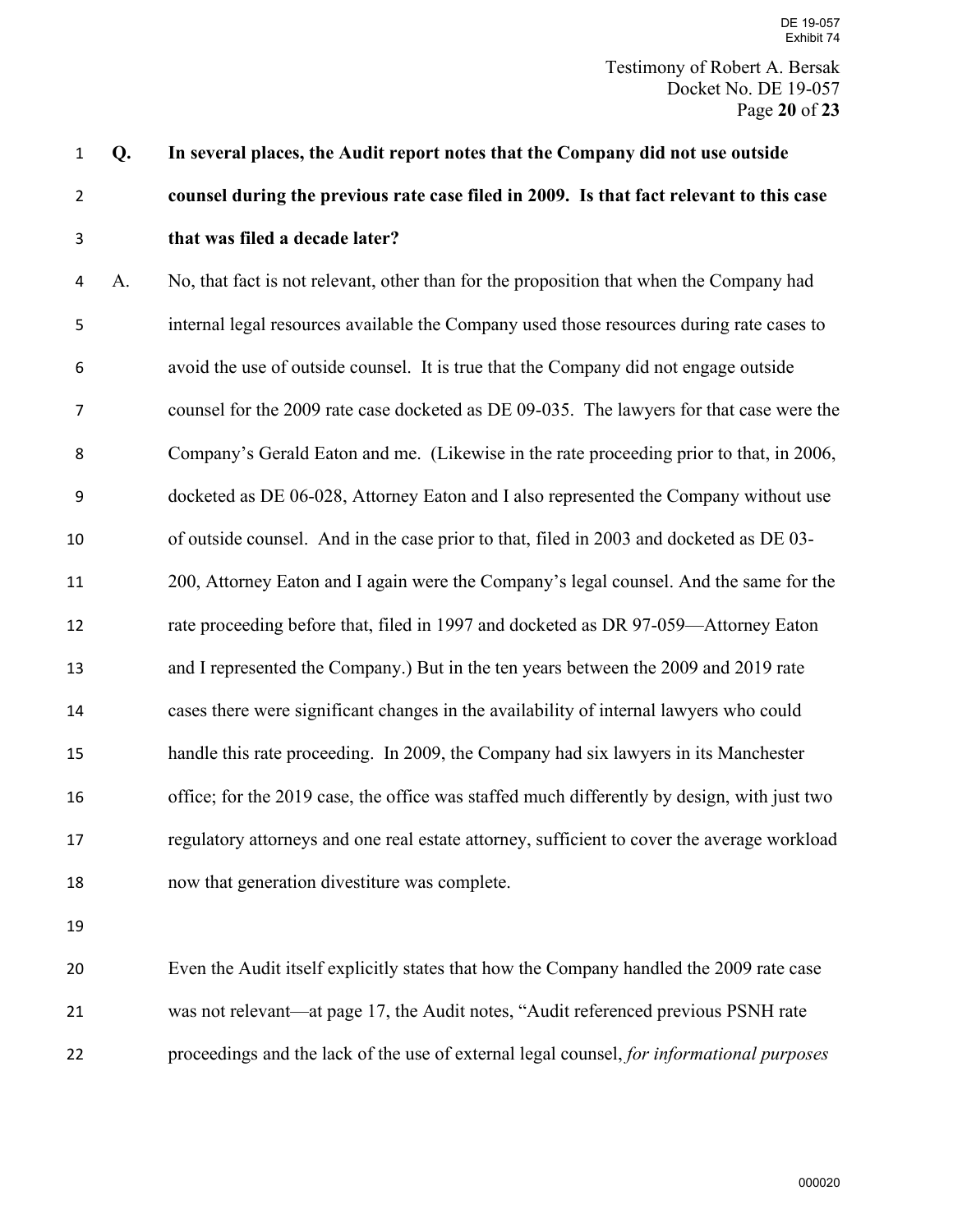Testimony of Robert A. Bersak Docket No. DE 19-057 Page **21** of **23**

*only, and was not intended to presume use of any external firm should be excluded based on historical cases*." (Emphasis added).

The Audit then goes on to say "[r]ather, the text of the report indicates why the external legal costs should be borne by shareholders." Audit at 17. But the Audit supplies only that, an indication, or rather a conclusion, with no support or reasoning behind it. The entirety of the support for the Audit's conclusion is as follows: "[a]side from the specific instances of recommended disallowances below, Audit recommends 100% disallowance for the external legal counsel. All of the time spent preparing, reviewing, editing data request responses and updating logs, daily phone calls with what was called the "core" rate case team, discussions among counsel and Eversource employees regarding testimony, technical sessions, hearings, preparing and filing documents for submission to the NH PUC, should have been accomplished by the legal staff of the Company." Audit at 5. This accomplishes nothing more than citing to Puc 1907.01(a) that Audit relies upon, but that rule requires three things for costs to be excluded from recovery: staff with expertise, experience and availability. The fact remains that there was insufficient availability of staff attorneys with the necessary expertise and experience because the Company's legal department is not staffed to handle rate cases in addition to the typical regulatory workload. While this leaner staffing structure generally benefits customers as the costs reflected in rates for day-to-day operations are lower since the Company is not staffing lawyers every day to manage the peaking-nature of a rate case level of activity, it does mean the Company must hire outside counsel to support a surge in work brought on by items like a rate case. When internal legal resources with the requisite experience and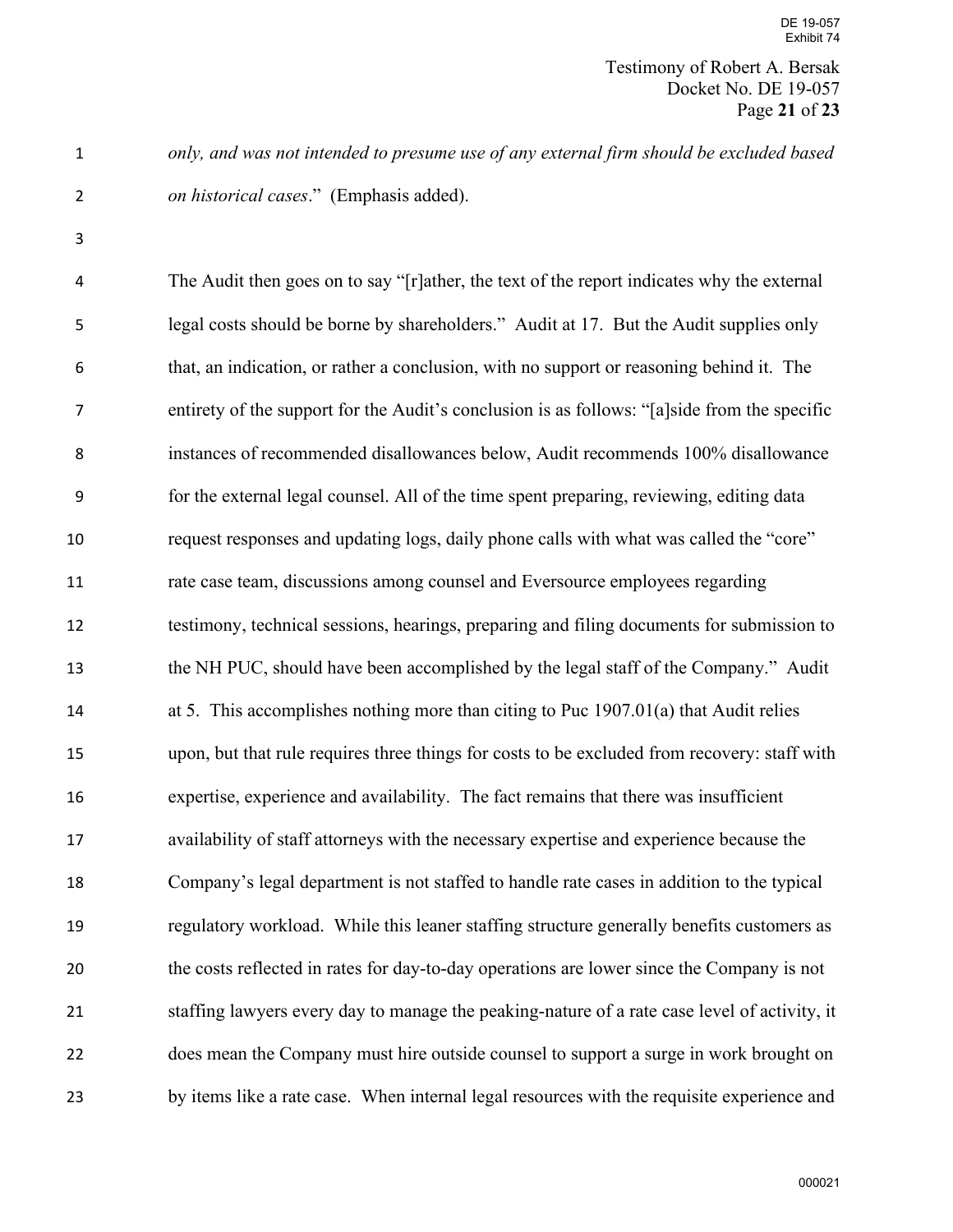| $\mathbf{1}$   |    | expertise were available, as they were during the 1997, 2003, 2006, and 2009 rate           |
|----------------|----|---------------------------------------------------------------------------------------------|
| $\overline{2}$ |    | proceedings, the Company did not use outside counsel. But the Company did not have          |
| 3              |    | internal resources available for the 2019 rate proceeding and I deemed the use of outside   |
| 4              |    | counsel to be reasonable, necessary, and in compliance with the Commission's Part PUC       |
| 5              |    | 1900, "Rate Case Expenses" regulations.                                                     |
| 6              |    |                                                                                             |
| 7              | Q. | Do you have any concluding remarks?                                                         |
| 8              | A. | Yes. The Company made a deliberate, reasoned, and rational decision regarding when          |
| 9              |    | the rate case leading to Docket No. DE 19-057 would be filed based upon settlement          |
| 10             |    | restrictions, generation divestiture, and the Company's revenue needs. DOE's suggestion     |
| 11             |    | that the case should have been filed some other time is unsupported by the facts and        |
| 12             |    | incorrectly impinges upon Company management's discretion.                                  |
| 13             |    |                                                                                             |
| 14             |    | Similarly, DOE's recommendation that there were sufficient internal legal resources         |
| 15             |    | available to handle the rate case was made without any knowledge of the Company's           |
| 16             |    | internal legal resources during the relevant 2018 to 2020 time period, of the experience or |
| 17             |    | expertise of lawyers not located in New Hampshire, of Eversource's New Hampshire            |
| 18             |    | legal department staffing issues, nor of the workload that was already being handled.       |
| 19             |    | Engagement of outside legal counsel to handle "peaks" in workload such as a rate case       |
| 20             |    | proceeding was reasonable and is consistent with the Commission's Part PUC 1900,            |
| 21             |    | "Rate Case Expenses" regulations and how utilities nationwide conduct such                  |
| 22             |    | proceedings. In a June 30, 2010 "Report on Rate Case Expenses," the then staff of the       |
| 23             |    | Commission noted, "Overall, the trend among utilities over the past decade has been to      |